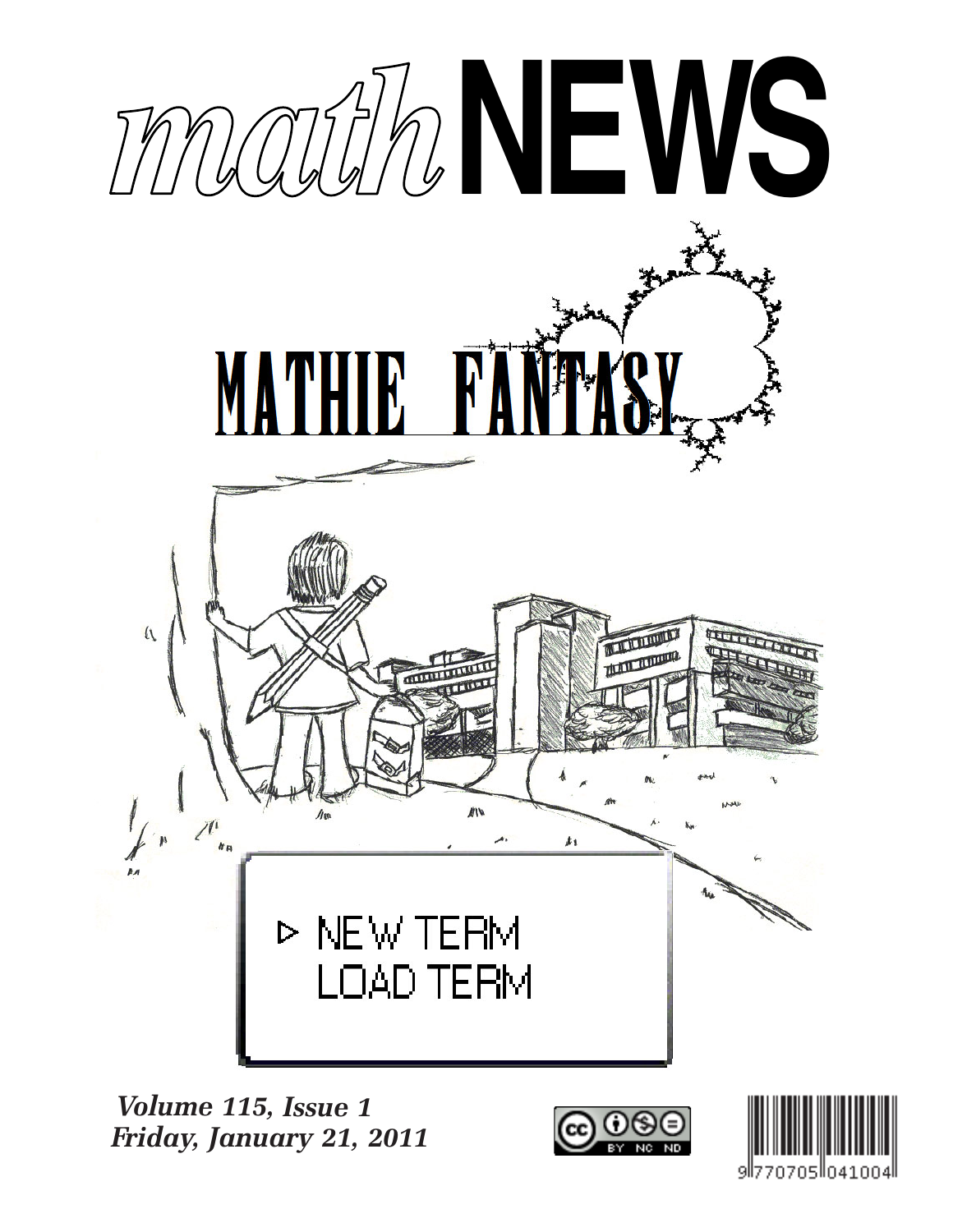# look**AHEAD**

| mathNEWS                             |                                     |  |  |  |  |  |
|--------------------------------------|-------------------------------------|--|--|--|--|--|
| January 21                           | Issue 1 enters 2011 with a bang     |  |  |  |  |  |
| <b>MathSoc</b>                       |                                     |  |  |  |  |  |
| Tuesdays                             | Games night                         |  |  |  |  |  |
| Thursdays                            | Movies night                        |  |  |  |  |  |
| January 24-25 3:30                   | Office training                     |  |  |  |  |  |
| <b>Math Faculty</b>                  |                                     |  |  |  |  |  |
| January 24                           | Course Drop Deadline-No Penalty     |  |  |  |  |  |
| January 25-March 14 Withdrawl Period |                                     |  |  |  |  |  |
| <b>CECS</b>                          |                                     |  |  |  |  |  |
| January 25                           | Interviews start                    |  |  |  |  |  |
| <b>Miscellaneous</b>                 |                                     |  |  |  |  |  |
| January 31                           | <b>Bubble Wrap Appreciation Day</b> |  |  |  |  |  |
| February 3                           | The Day The Music Died              |  |  |  |  |  |

# Senator Visitor Sez

I attended the Senate's January meeting and have a few things to report that might be of interest to math students.

First, due to major revamps in the Physics & Astronomy Department, Applied Mathematics course requirements are changing slightly for next year. Mathematical Physics and Applied Math/ Physics Options are getting more significant revamps. As current students, you will still have the option to continue under this year's calendar, but you may find that the new calendar will work better for you.

Second, the Daily Bulletin will be getting a face-lift at some point later in the year. As a current reader, the changes (including an event calendar) sounded pretty good, but we won't really know how they are until they hit. If you are not a Daily Bulletin reader, then you are missing out! The DB (http:// bulletin.uwaterloo.ca/) provides a great daily summary of events and goings-on at UW. I highly recommend that everyone check it out to see what's happening.

If you have any questions about this or anything else related to the Senate, feel free to ask me at scshunt@csclub.uwaterloo.ca.

Sean Hunt

### ISSN 0705—0410

mathNEWS is normally a fortnightly publication funded by and responsible to the undergraduate math students of the University of Waterloo, as represented by the Mathematics Society of the University of Waterloo, hereafter referred to as MathSoc. mathNEWS is editorially independent of MathSoc. Content is the responsibility of the mathNEWS editors; however, any opinions expressed herein are those of the authors and not necessarily those of MathSoc or mathNEWS. Current and back issues of mathNEWS are available electronically via the World Wide Web at http:// www.mathnews.uwaterloo.ca/. Send your correspondence to: mathNEWS, MC3046, University of Waterloo, 200 University Ave. W., Waterloo, Canada, N2L 3G1, or to userid loo, Ontario, Canada, N2L 3G1, or to userid mathnews@student.math.uwaterloo.ca on the Internet.

This work is licensed under the Creative Commons Attribution-Noncommercial-No Derivative Works 2.5 Canada License. To view a copy of this license, visit http://creativecommons.org/licenses/by-ncnd/2.5/ca/ or send a letter to Creative Commons, 559 Nathan Abbott Way, Stanford, California 94305, USA. Terms may be renegotiated by contacting the editor(s).

The editor(s): Harrison Gross, Will Hughes

# mast**HEAD**

So here we are once again, fully into the thick of the term. mathNEWS is finally out and I assume you're all very excited to be holding in your hands a copy of our glorious paper.

The issues of the now seem to be plentiful, whether it be the Tunisian Revolution and the affects it will have, or the looming crisis faced by Europe as they attempt to unify or divide. The world changes around us, as we sit here, holed away, attempting to grow, change, and learn.

We're adults now. And yet, more often than not, we are continued to be treated as children in our day to day lives, from clingy parents to a university administration that continues to treat its undergraduate students like chattel.

Given the world we live in, the following mast**HEAD** Question seems appropriate: Who do you want to be if you grow up?

theDreamer ("Magic"), Zethar ("Dead"), RedMetal ("Anyone but me"), TieFrosh ("!u"), MustardMap ("The God of Death… or Lust. Same thing."), The Unfortunate Optimist ("The Fortunate Pessimist"), import this ("Bruce Willis"), Soviet Canadian ("Someone with a wagt they can live on"), FuzzyED ("root"), theSMURF ("Someone who can think up witty answers to mastHEAD questions"), ¬perki ("perki"), Algoweird ("God"), ieatyourSANDWICH ("The god of the new world!"), Blueberry Muffin ("an applepicker").

> GroovyED Not a mathNEWS Editor

# MGC Sez

Welcome back Mathies! I'm writing to give you some more information about graduation!

Weekly Pizza Sales: They're now TWICE a week! You can find us on the 3rd floor of MC on Wednesdays and Thursdays from 11:30-1:30. \$2.25 per slice, \$4 for two slices!

Intending to graduate in 2011? You should fill in and submit your intent to graduate form! They're due March 1st if you have classes in Winter 2011 for Spring convocation and August 1st for Fall Convocation.

Have you taken your grad photos yet? You're at risk of not being in the class composite!!! Now go book your appointments: http://www.lifetouchatwaterloo.com/. This applies even if you're convocating in Fall 2011!

GradBall: A date has been selected! It'll be held on Saturday, March 5th, 2010 at St. George's Hall. More details to follow! So save the date and keep your eyes (and ears) open for tickets!

Yearbook: You can now pre-order yours (SAVE 20%) and personalize it too! Visit our website for more details (http:// mgc.uwaterloo.ca).

Picture Submission: Do you have any pictures you would like to see in your yearbook? For more information please visit: http://www.mgc.uwaterloo.ca/yearbook/.

Volunteers: MGC is always looking for volunteers to help with their weekly pizza sales and various other activities. If you are interested, please email us at uwmgc2011@gmail.com.

> Maria Christina Greco Communications Director Mathematics Graduation Committee 2011 Website: http://mgc.uwaterloo.ca Facebook: UW Mathematics Graduating Class of 2011 Twitter: UWMGC2011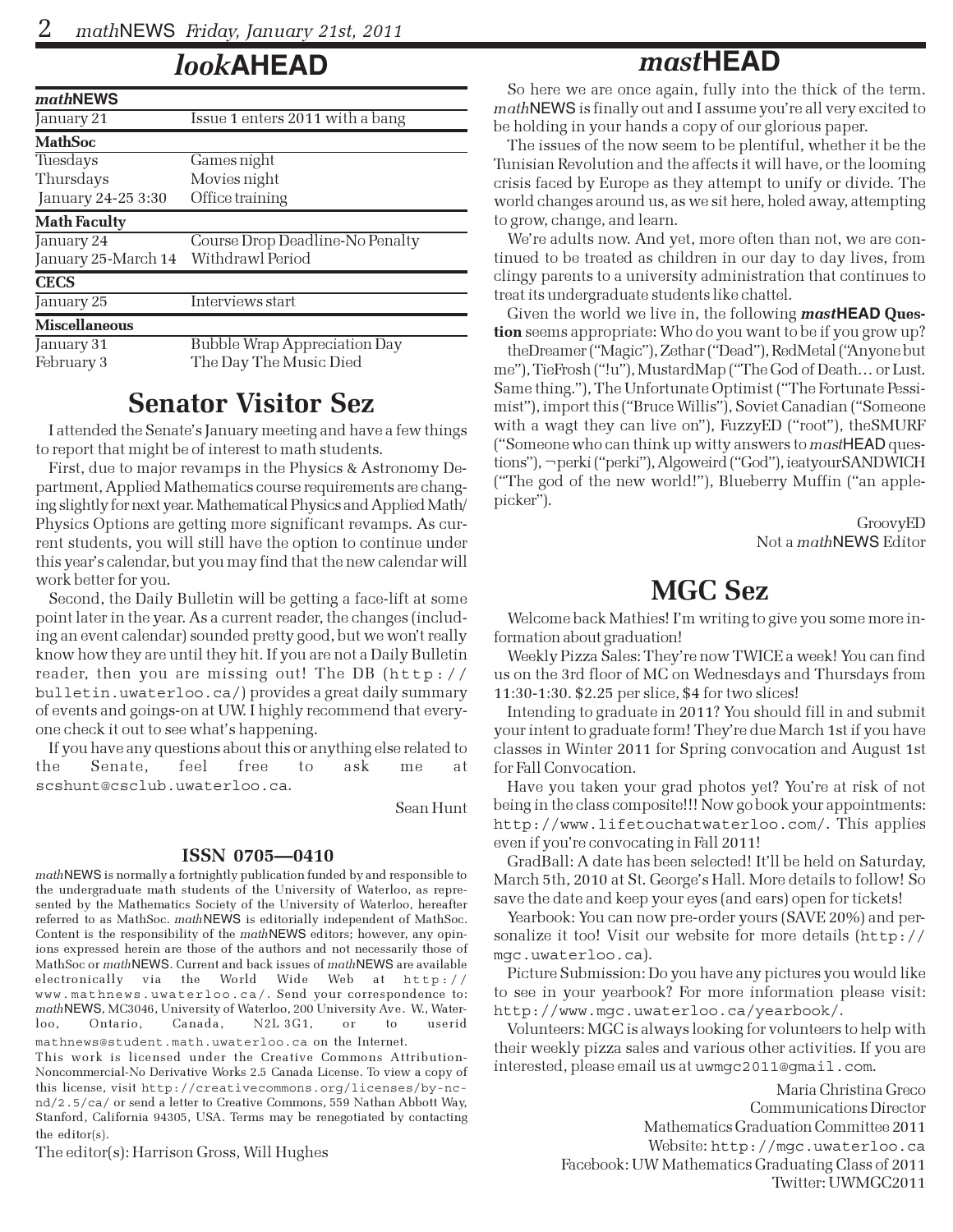# VPA Sez

Hello everyone,

I am Hellen Hou, and I am very excited to be the VPA of Math-Soc this term. There are a lot of goals I want to accomplish and I will give you a heads-up on a few here.

I hope to ease the process of finding a job for math students, and to build up the professionalism we Math Students have! I created two directors (Co-op Rep and Professional Development Director) and their respective boards to help me achieve this. Last week, we organized resume critique workshops and around 60 people attended the sessions and received 1-1 help. We are going to organize the resume critique workshop again for the second round of job searches; we will also be hosting interview workshops. Details to follow. In terms of Professional Development, we will be offering professional photo-shoots for students and we will also be running fun events such as Speed Networking.

In terms of resources, we are dedicated to presenting you a robust resources library, where you can find useful information such as a resume checklist, websites to look for jobs outside Jobmine, etc. We are currently exploring the possibility of creating a Problem Bank to help you practise problems and better understand course materials. Exam Bank, yes, we are trying to get as many past exams as possible! Last but not least, Textbook Library! You can check out textbooks from MathSoc, too! Come to the MathSoc Office (MC 3038) to ask for details!

As for representation, I am sitting on different committees and have a lot of meetings. I hope to represent all of you fairly and voice your opinions and concerns. That said, if you have any questions/suggestions, don't hesitate to come and talk to me!! I will make myself available 6 hours per week in the Mathsoc Office (Wednesday 1:30-2:30 P.M., Thursday 2:30-5:30 P.M., and Friday 9:30-11:30 A.M.) and I am always reachable via email at vpa@mathsoc.uwaterloo.ca.

That's all for now. I will keep you updated!

Hellen Hou MathSoc VP Academic W2011 vpa@mathsoc.uwaterloo.ca

# VPF Sez

Hello Awesome Mathies,

My name is Selin (Celine) and I am your new Vice President of Finance for this term. I will try to do my best to keep every student HAPPY by not abusing my non-existing power!

Hopefully we will be approving this term's budget this week which means MathSoc and Clubs will be holding their events soon (or they already started). Yay! Also, don't be shy to join them because our directors don't bite (I think).

Just a reminder, Mathletics forms will be up for four more weeks. Don't forget to check our new items & combos in the C&D.

Last but not least, if you see me around MC, feel free to come and say Hi!

Have a great term everyone.

Selin Erkaya MathSoc VP Finance W2011 vpf@mathsoc.uwaterloo.ca

# Prez Sez

Fellow Mathies,

Hello and welcome to a new and exciting term with us in Math-Soc. Thing are already underway nice and quickly this term and I predict that this will be one of our best terms yet. We have a lot of old faces, but also a lot of new ones too, and we hope that those new faces enjoy what we have to offer. It's only the 3rd week of classes and I have already met with the Executive Officer Jack Rehder, Associate Dean David McKinnon and finally the Dean himself, Ian Goulden. The main points of topic were the exam bank, M3, and the digital signage project. Another new and exciting thing you all may have already noticed is the new and improved Comfy. And if you think it can't get any better, we will be replacing the microwave with a new one and also installing a mounted projector and stereo system. Those last two might take some more time, but they will be up.

That's all I have for you today. Come by MathSoc (MC3038) and say HI some time. I look forward to talking with you.

> André Gomes Magalhaes MathSoc President W2011 prez@mathsoc.uwaterloo.ca

# VPAS Sez

 Hey everyone! A little belated, but welcome back to Waterloo for Winter! I hope you are enjoying the fabulous snowy and RE-ALLY cold weather! Don't worry, soon it'll warm up and the geese will be back!

I'm the VP of Activities and Services for the term. What does that mean? I'm responsible for things like the MathSoc office, social events like Movies and Games Nights and MathSoc novelties (along with all of our wicked directors)! Did you know you can buy MathSoc novelties (like those SWEET MATH SHIRTS you see people wearing around), super cheap photocopying, and the cheapest calculators on campus in the MathSoc office? It's awesome, and you should take advantage of it!

Also, last week was our Third Annual Frost Week! We hope that you enjoyed all the events that went on. We had Hot Chocolate, Clubs Day, a Novelties Sidewalk Sale and resume critiquing in the Comfy. On Friday everyone got decked head to toe in math stuff for Math Pride Day and had free cotton candy!!

Start looking out for posters in the hallways for some awesome events! Tuesday night Games nights and Thursday night Movies in the comfy are BACK!!! So make sure you check them out. Also, we had a fun time cutting locks last week. If your lock was cut, you might not have thought it was too fun, but you can find your stuff in the MathSoc office.

Enjoy the rest of this wonderful first edition of mathNEWS for the term, and keep checking here for updates on what we're up to. :-) As always, if you're interested in getting involved with MathSoc, or have an idea for an awesome event, you can email me at vpas@mathsoc.uwaterloo.ca or visit us in the Math-Soc exec office (MC 3039), we love visitors.

> Anna Merkoulovitch MathSoc VP Activities and Services, W2011 vpas@mathsoc.uwaterloo.ca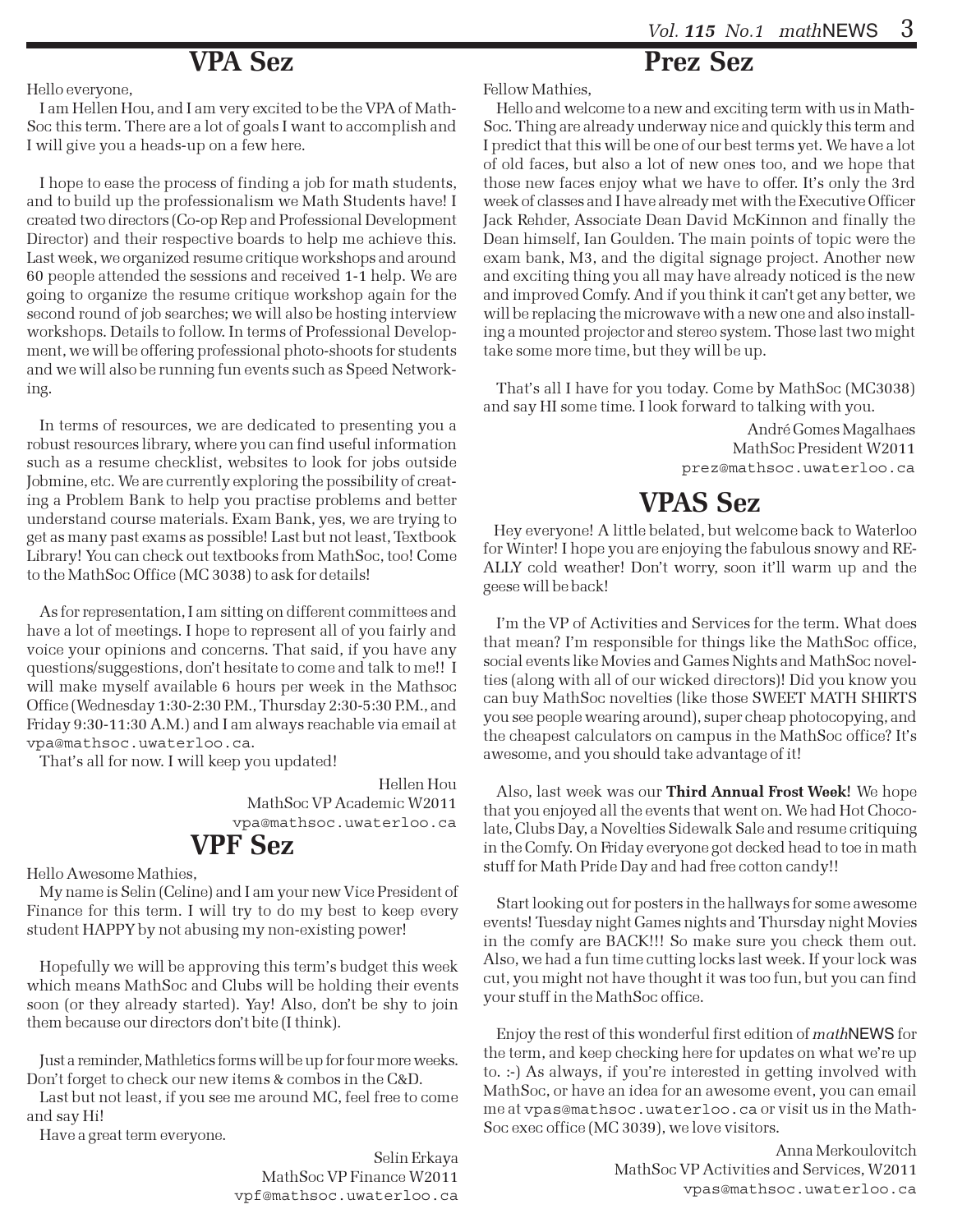# How to Land a Co-op at a Top Tier Software Company

Want to work on the highest profile software projects in the world? Want to get paid more per hour for co-op than the average CS grad makes out of school? Want TechCrunch to call you a genius? Then read on to learn how to land a killer co-op at companies like Google, Facebook, Amazon, Microsoft, or Apple. In the following paragraphs, I will teach you how to land interviews and succeed at technical interviews. This is the guide I wish I had three years ago when I was starting out as a freshfaced frosh.

### My Credentials

I'm a 3A Software Engineer. In the past two years I've interned at a Toronto based startup called Xtreme Labs, Amazon.com, and Google. At Amazon, I worked in the exploding industry of cloud computing - creating the next generation of Amazon Web Services. At Google, I contributed to the upcoming Honeycomb release of Android designed for tablets. In addition to these coops, I have interviewed with many startups and established companies like Facebook, Hulu, Sybase and Qualcomm.

I still have three more co-ops to go before I graduate. I expect to learn even more about the interview and co-op process in that time, so this is not the definite guide to software engineering coops. Feedback, corrections, and suggestions are welcome.

### How to Land Interviews

Scoring interviews with respected software companies is difficult, but with an impressive resume it is possible. The key is standing out. Your grades don't matter, side projects do. If you submit a tight resume that boasts that you build websites, work on a start-up, and run an active github account, you're almost guaranteed an interview with any tech company (Exception: Microsoft, they only interview upper year students, which is why I have yet to interview with them). Once you complete your first co-op, interviews are easier to get because once you work for one big software company, the rest want you.

Don't have any side projects or notable work that sets you apart? Unfortunately you might not get a top-tier interview in your first few years of school. But maybe you'll get lucky, especially if you follow my resume do's and don't's.

Do...

- List all side projects and open source contributions front and center.
- List notable languages and technologies you know. Emphasizing that you know some of the cool, hip languages suggests that you're a passionate and smart techie. Things like Haskell, Scala, Node.js, and NoSQL databases.
- Don't be afraid to exaggerate your accomplishments at previous companies a bit. Did you increase database performance by 100%? Are you sure it wasn't 200%? You managed a team of three? Wasn't it actually five? Everybody does it, and no interviewer will ever question you, unless you blatantly lie.
- Cut out hackneyed phrases. For example, you don't need to mention that you have "Excellent written and oral communication skills" or that you're a "team player". Those phrases are boring and the resume reader will hate you.
- List your CS interests. Really into test-driven development? List it. Can't get enough of pathfinding algorithms? Put that down. Concurrency make you excited in the pants? You get the idea.

### Don't...

- Describe the classes you take in school (unless they are noteworthy, i.e. taking a grad level course on compilers)
- Make the resume too long. Brevity is awesome.
- Try to be modest. A resume is no place for modesty. Brag and exaggerate if you need to.
- Make your resume look like everybody else's. This is absolutely crucial. DO NOT USE THE LAYOUT THAT WATER-LOO RECOMMENDS. Make your resume stand out.

For some examples of resumes, checkout mine at andrewmunn.com or my friend Fravic's at fravic.com or the famous Paul Butler's at paulbutler.org.

### Get a Recommendation

There is another way to get interviews. Get a recommendation. I was recommended to Google by a friend of mine. If you're not a socially awkward penguin, this is the best way to ensure that you get an interview. Full time employees will practically beg you to let them recommend you because of the generous referral bonuses most companies handout. Even if you can't get a fulltimer to recommend you (because you don't know any), an intern referral can be just as good.

### How to Ace Interviews

The secret to technical interviews is that they have almost nothing to do with your day-to-day job as a Software Engineer. Software Engineering interviews test you on your ability to think in highly stressful situations, communicate your ideas effectively, and win over the interviewer with your charm and intelligence. They do this by asking you to quickly and efficiently solve algorithm- and data structure-based software questions.

This is incredibly hard. This is how Google, Amazon, Facebook, and Microsoft can claim they only hire the best people, by failing most people at the interview stage. Many qualified candidates fail, but that's on purpose. It's better to have false negatives than false positives. See Joel Spolsky's influential essay:joelonsoftware.com/articles/ fog0000000073.html

Many online guides to interviewing at Google perpetuate the misconception that interviewers ask logic questions, such as "You have a weight scale and eight rocks. One of the rocks is lighter than the rest. How do you find the light rock?" You will never be asked a question like this, so don't waste time on them.

Another misconception, which, unfortunately, Waterloo perpetuates, is that you'll be asked soft skill questions such as "When was a time you resolved a problem with a coworker?" I have never been asked a question like this by a top tier company. The only kind of question you will be asked are algorithmic questions. Note: startups and stodgy, old companies like IBM and Sybase will ask you soft questions.

The first step to mastering interviews is studying core computer science concepts. Every question you are asked in a technical interview will involve at least one of these concepts:

- Objected-oriented programming
- Single and two-dimensional arrays
- Single, double, and circularly linked lists
- Recursion
- Hash tables
- Stacks, queues, and heaps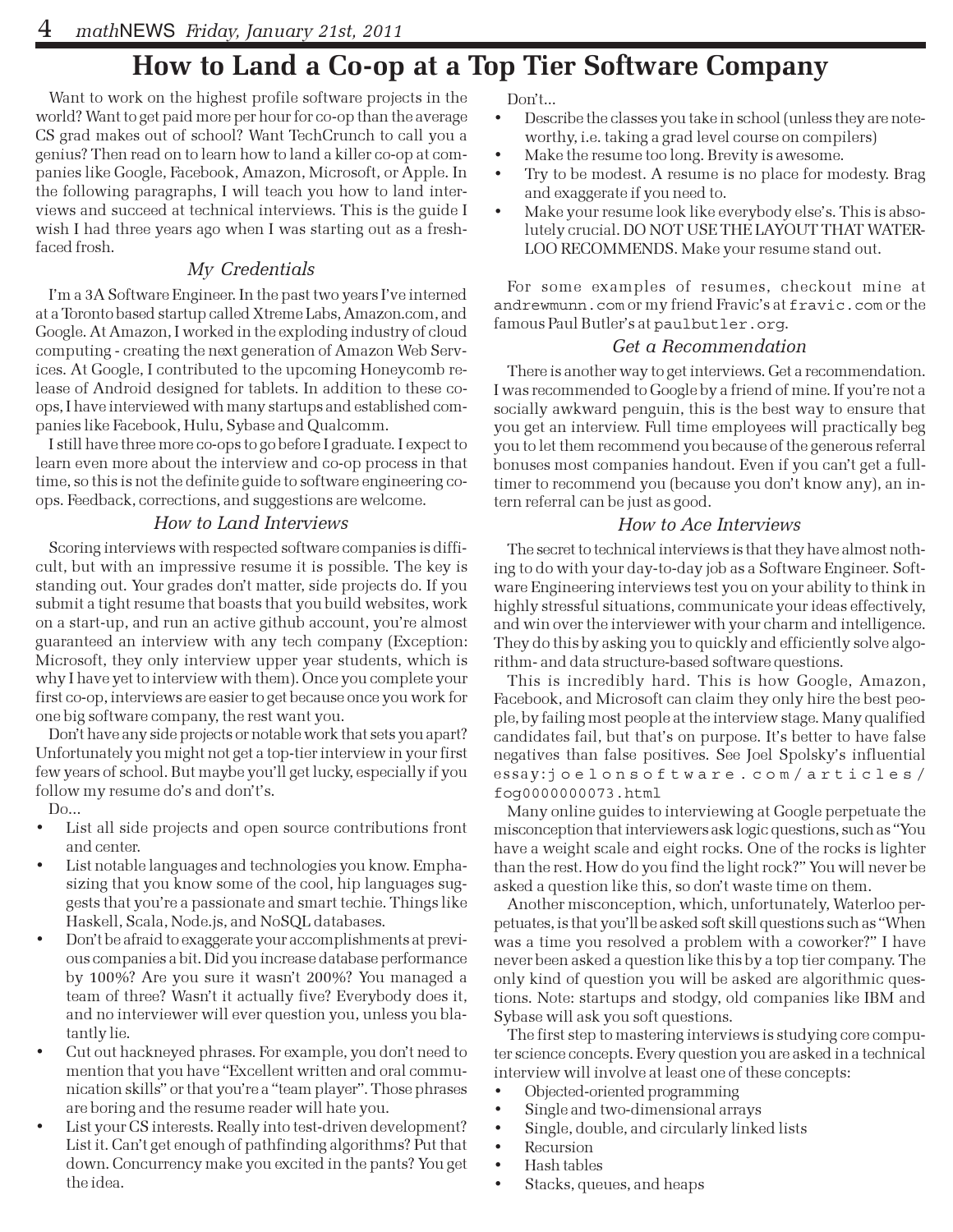- Trees
- Binary search
- Merge sort
- Quick sort
- Linear time sorts (Bucket sort, counting sort, radix sort)
- Depth and breadth first search
- Pointers
- Algorithm solving approaches (divide and conquer, brute force, dynamic, etc.)

Other, more advanced concepts that are nice to know are design patterns, graph theory, and map-reduce. I recommend picking up a copy of CLRS, it's fun to read and covers most of the bases. Additionally, it will probably be the book for your algorithms class.

### Programming Languages

Usually you can write code in any programming language, but I'd recommend at least knowing Java and C/C++ to cover cases where no choice is given. For example, Qualcomm will often require you to write C functions. Google, Facebook, Amazon, Microsoft, and VMware let you choose the language of your choice.

Python or Ruby are excellent choices for programming interviews because of their succinct and easy to follow syntax and powerful built-in features and the general familiarity in the software community. Knowing one of the "hip" languages can be useful. A friend of mine and his interviewer bonded over a shared love of Haskell, which secured him the job.

### Failure is not an Option... Usually

If you are asked a technical question in an interview and cannot provide reasonable answer in a reasonable amount of time you will fail. No exceptions. Most companies do two or more 45 minute interviews. In a 45 minute interview expect to answer two to three questions. If you only manage to get through the first question, you failed. If you don't finish the second question in time, you fail. If you sit there quietly for too long you will fail. If you come up with an  $O(n \log n)$  solution, but there was a  $O(n)$ solution, you usually fail.

But... sometimes you get lucky. During an interview I came up with a  $O(\log n + k)$  solution to a problem when the ideal solution was O(log n), but I explained that I implemented it my way for simplicity. After the interview I assumed I failed, but I still got an offer.

### Hints

Sometimes you'll need a nudge in the right direction to finish a question, and it's acceptable to ask for a hint. For example, I was asked, "How can you implement a queue using only stacks and still achieve efficient dequeue() performance?" I started off by quickly describing the operations of queues and stacks, and then explaining the naive solution and how it would require O(n) time to dequeue an element. I was a bit stuck, so I asked for a tiny hint. My interviewer said, "what if you used two stacks?" "Eureka!", I shouted and then coded up my implementation and described how it worked. Asking for that hint gave me enough time to answer the next question and move on in the interview process.

### "Heard this one before"

One gray area of interviewing concerns what to do when you receive a question you've heard before. You can either lie and say you've never heard the question, or reveal that you know

the solution. I'd recommend admitting you know the answer, because this establishes a bond of trust between you and the interviewer. Getting a job by lying isn't the best way to start an coop.

This has only happened to me once. I stopped the interviewer mid explanation and told him that I'd heard that one before, and I quickly described the solution. Instead of asking me a new question we just had a chat about life at the company I was interviewing for. I got the offer.

### Social Skills

Beyond pure skill at solving programming problems, social skills are critical to interviews. If you're a socially awkward penguin and can't imagine wowing an interviewer with your social skills, I suggest reading How to Win Friends and Influence People by Dale Carnegie. It will teach you a great deal about how to get what you want and still make everybody happy in the process.

For example, in an interview, I recognized my interviewer from a presentation he had given the year before. After introducing myself and shaking his hand, I mentioned how much I had enjoyed his presentation. This sparked a 15 minute discussion. When we actually began the programming questions, I only had time to answer one. I feared that I had failed, but to my astonishment, my interviewer brushed it off by saying we had wasted lots of time talking and not to worry about it. I later learned that the question I missed was a real doozy. That discussion might have gotten me the co-op.

Confidence is king. Don't constantly ask the interviewer if you're doing it right. It makes you look weak. Act like you're interviewing the company to see if they are good enough for you, as if it's a forgone conclusion that the company would want you, and that you're trying to decide between them and three others. Just like in dating, nobody wants to be around somebody needy. However, avoid arrogance. If the interviewer suggests something to you during a problem, by all means take their advice. Interviewers love it when you take their advice.

It's OK to make jokes. Especially at a place like Waterloo, the interviewer will appreciate some humor after a day of boring interviews. It's best to avoid self-deprecating humor. I once joked that I was terrible at recursion during an interview and despite answering all questions correctly I didn't get an offer. Most importantly, never joke that the product of the company you are interviewing with is evil. Especially if that company is Sandvine. Learned that the hard way.

One area where social interaction can make or break the interview is the last five to ten minutes when the interviewer asks you if you have any questions. Start asking the interviewer what he or she does at the company, how long they've been there, and if they like it. You'll have an interesting conversation that will make you stick out in the interviewer's mind later. As a plus, you'll learn a little bit about the culture and happiness of employees at that company.

### Dress Code

Don't wear a suit. Suits are overly formal for interviewing with hipster, west-coast software companies. Plus, who wants to work for a company that expects a suit in an interview? Walk into the interview in jeans and a trendy t-shirt from threadless.com. For example, I showed up to an interview with Facebook wearing the "three wolf moon" shirt and my interviewer smiled, laughed and said that was the coolest thing he'd ever seen somebody wear to an interview.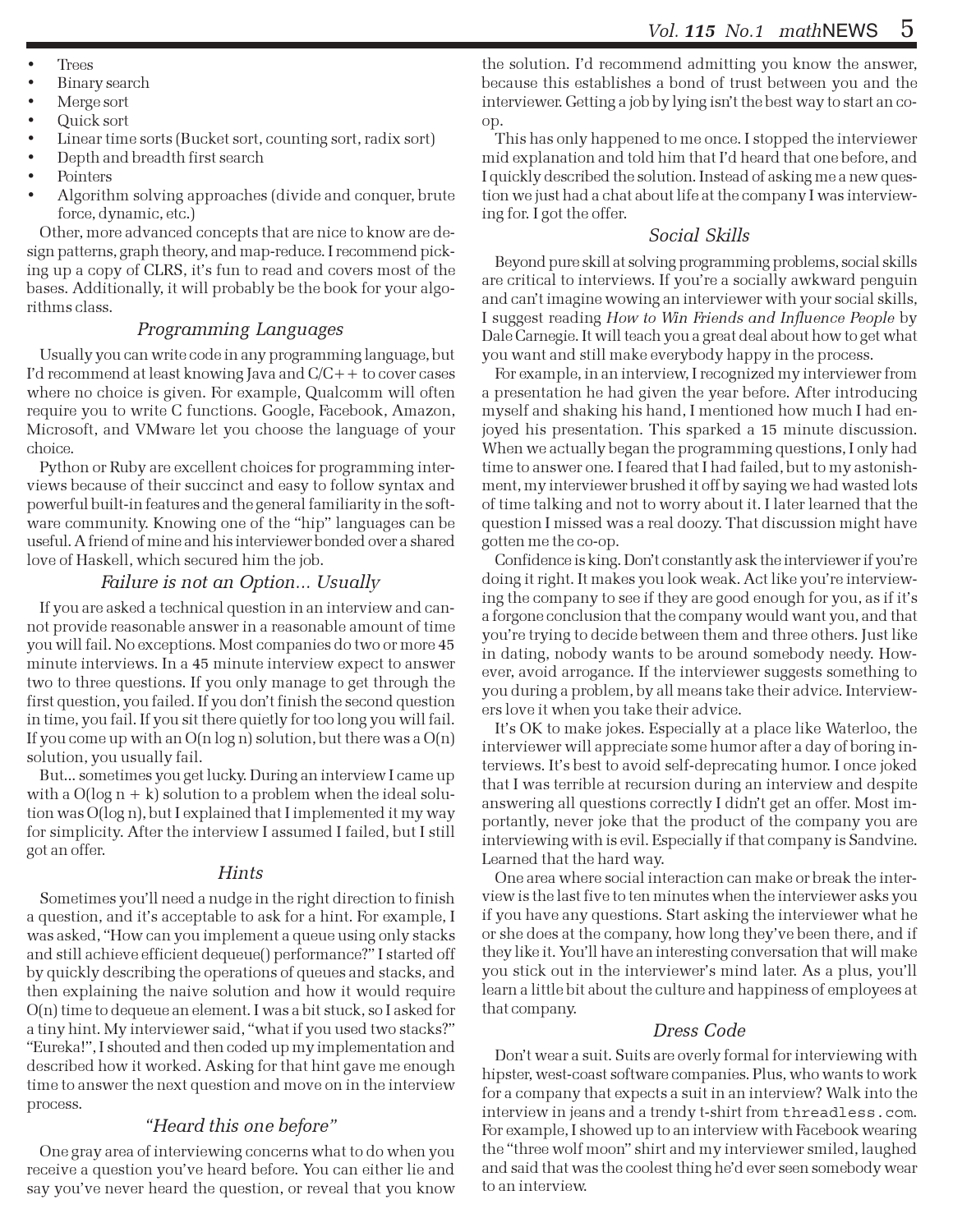# How to Land a Co-op at a Top Tier Software Company (cont)

### A rising tide lifts all Boats

Help your friends prepare for interviews. Do everything you can to get your friends good jobs. Recommend them for a position at your current co-op. The more friends you have at good companies the more referrals you can get in the future. I have friends at every major tech company, which will help when it is time to apply for full time positions.

Even when you're competing with your friends for the same job, help them out. Most top-tier tech companies will hire as many interns as are qualified. Even if your friend does a better job in the interview than you, that likely has no bearing on the

# Letter From the **BLACK BOX**

### To: "Lonely in Waterloo"

[This is a letter we received in response to the article "Every Math Personal Ever" in Volume 114, Issue 4 of math **NEWS** — GroovyED]

Dear "Lonely in Waterloo",

It's nice that you're "fun loving, good looking, and intelligent" and that you are clean and know how to cook. Those things are fairly important most of the time.

Before you read any further, you should know that I am not responding to your advertisement because I want a relationship. I just have something to say in response to it.

I think that math is lonely (and hard) in general. That doesn't stop it from being wonderful though. When I first read your advertisement, I felt sad. Sometimes I feel really, really, really, really, really lonely. I have lots of friends, but it's a different feeling that I can't really describe. People usually feel good when they know that others are suffering with them, but I think that's unbelievably backwards.

I think (from what I've observed) most of the guys (and some girls?) in math are lonely. Especially when you consider the male:female ratio in most classes, loneliness is an inevitable consequence (however, there is always the case that I'm not considering in this letter, homosexuality, simply because I want to keep it short and cannot write an elegant, compressed letter or program for the life of me).

And even consider that ratio, I myself am a girl and I still feel the loneliness. However, most of the time I get the impression that a lot of the guys in my classes are really antisocial/hate girls. There are ones who still won't talk to me. Oh well.

I just wanted to tell you these things. Loneliness sucks and everyone experiences it, even though we don't all openly talk about it. Have an excellent day!

# **dissedCONNECTIONS** where near Scarborough! The Hee Ho dissert of the Hee Ho dissert of the Hee Ho dissert of the Hee Ho

Hey, we met outside and I pulled a knife on you. Then we went to a coffee shop for some drinks and it was a magical time. I haven't seen you walking that way home ever since. This time I want to pull a bludgeon on you and take you to a movie after.

Fly by night man

results of your interview. Plus, having friends with you on a coop is a blast. You can move across the country and live together. Last term I lived with six other Software Engineering students in Mountain View. It was epic.

### Next Time

So there you have it. You should be now be prepared to succeed at applying and interviewing with top tier tech companies. It's a lot of work, but it's worth it.

In my next article I will reveal the secrets to a successful coop. Don't miss it.

import this

# Ye's announces new Scarborough Sushi Roll

Ye's Sushi, a favourite stop for students, just got a lot more appetizing, as the owners have begun serving a new type of sushi: the Scarborough Roll. A Ye's original, this roll may be enough to pay a visit to the restaurant before you graduate!

Just last week, Ye's served the very first roll to eager university student Marco Di Martini and three of his friends. All of them got more than they expected out of the roll. Within seconds of the roll being placed on the table, Jonathan Kuntz, Di Martini's friend, was shot. There were no witnesses.

"We were just sitting there, and all of a sudden there was this loud noise and Jonathan dropped to the floor... blood was everywhere," commented an excited Di Martini as his friend was rushed to hospital. "That was one hardcore roll, so we ordered a few more."

Over the course of the group's hour and a half stay, one of them was robbed, held at knife point, and accused of holding up a 7-11. "It really felt like I was walking through Scarborough; my girlfriend even got pregnant and we don't know who the father is."

The Ye's franchise was pleased to hear that the trial of the Scarborough roll was so successful that they plan on bringing it to all of their locations. "It will be like having the Scarborough at all of our locations."

Health officials have expressed concern about consuming large quantities of the Scarborough. "People with increased exposure to the roll have an almost 300% greater chance of dropping out of school and pumping gas at the local Sunoco or chain smoking with a knife in the back." Although the roll cannot conclusively be linked to these adverse affects, officials advise that sushi lovers use their common sense in their consumption.

Regardless of the alleged health risks associated with the Scarborough, sushi fanatics will definitely need to give it a try. Just remember to bring a bullet-proof vest if you're going anywhere near Scarborough!

# Eduroam

Just like PDEng! Well intended but never works.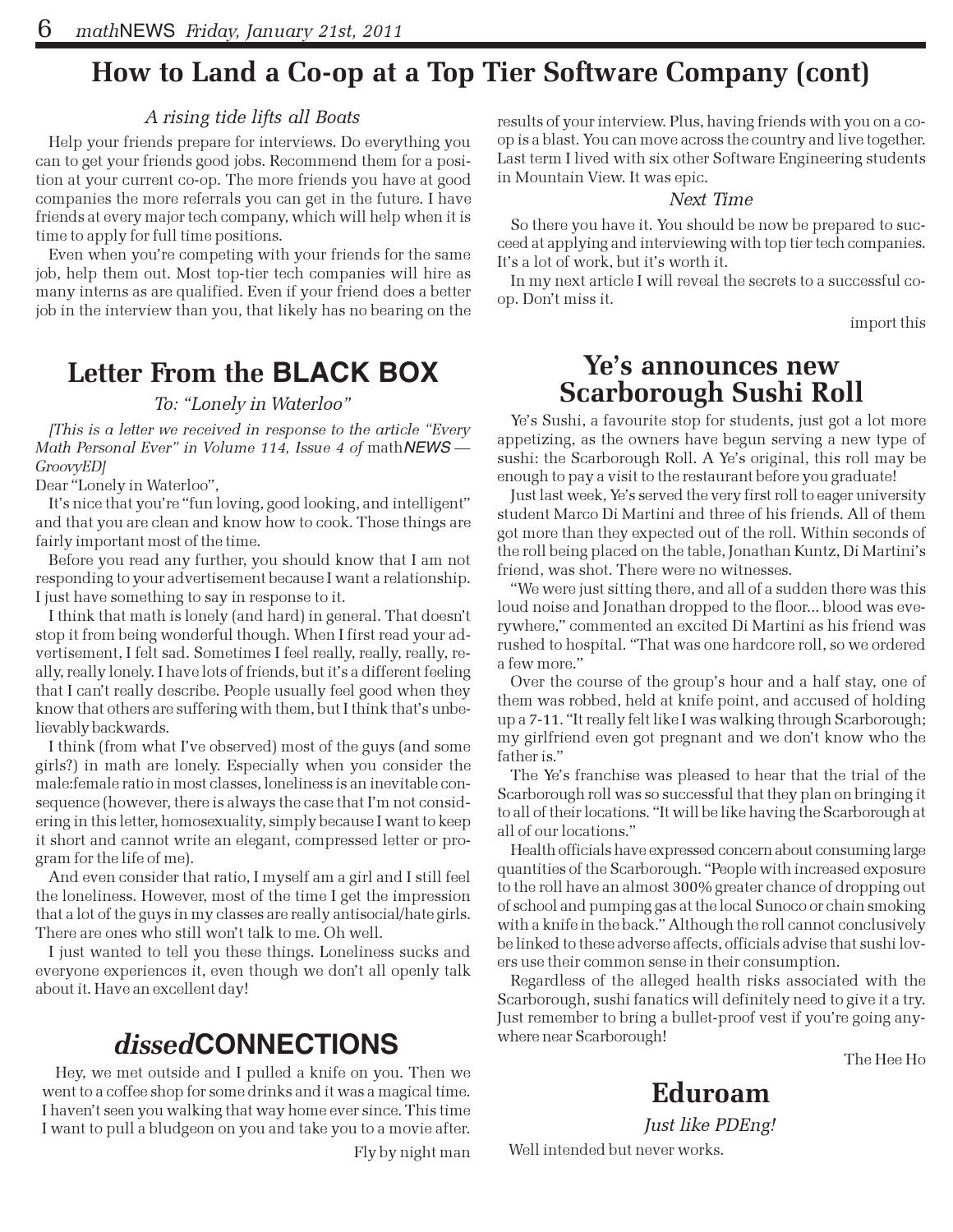# Rainbow Mathies #3

### A Series on Coming Out

Welcome back everyone, to a new term at what is soon to become either your most beloved or most hated place. At the end of last term I said I'd spend today talking about improving a closeted life in Residence. While I am going to touch on it, I realized during some of my recent conversations with readers and friends that there was more to this topic than what was on the surface. You see, at the core, living a closeted life among peers and friends is directly relating to coming out: the process, the reasoning behind it, and all of its intricacies. So I decided to spend this term talking about coming out in its various forms what both queer people and straight need to know about the process, as well as some of my own views on the subject.

First, an obvious question: what is "coming out"? Since sexuality and gender identity are "invisible statuses", it's never immediately obvious who considers themselves a member of those communities. Since people often assume others are straight or cisgendered (a word which means that their gender identity and their physical sex match up) and since there is often a stigma associated with being queer, most queer people choose to keep their identity a secret initially. Coming out refers to the process that a queer person embarks on when they wish to begin disclosing their identity to other people, either privately to important people in their lives, or publicly to society in general. This series hopes to explore the deeper aspects of coming out, like what coming out actually means, reasons for choosing to come out or not, whether someone is ready to come out, what to expect, how to do/not do it, etc...

So why write this series, and why now? In my experience, it seems like the most common time for people to come out around here is sometime during their 1B term. This makes alot of sense to me, since by now people have made their friends in a new place and are starting to cement deeper connections. Some, or likely most, of these friends have at some point expressed some kind of support for queer people, which is reassuring. They have met a wide variety of new people, some of them likely queer themselves. For some people, this could be their first experience with people like them. After returning from a trip back home, they discover how adjusted to life at Waterloo they are getting. The novelty and allure of first year at university is waning, studies are becoming more serious, and interests outside of socializing in residence are developing. These interests may even include dating, like so many of one's other peers are already doing. As time passes, the idea of stepping out of the closet becomes more and more comfortable.

But still, coming out can be a daunting process for everyone involved. It can be boiled down to an issue of trust: will the people one chooses to come out to treat their new knowledge with respect and kindness? Sometimes this can be a blind step to take, and its always good to have some guidance and support when making it. I hope that anyone choosing to go through the process during this term can look to this series as a source of that guidance and support, and as somewhere to reach out to should they encounter problems. I also hope that, by bringing up some of the issues these students are facing and hopefully sparking discussion, that this series helps make the Math faculty a safer and more comfortable environment to come out in.

I'd like to end every edition of this series with a coming out story, just because I believe they are some of the most enabling things for people dealing with issues of sexuality to hear. I'll start today off with my story. Like most queer youth, I knew from very early on that I was different from most of my friends, but I never really had a strong idea why. In grade 7, I remember that the first relationship among my peer group developed. They would act all lovey-dovey, holding hands and whatnot, whenever they were together. This was most apparent on the school bus, when they would take seats in the back of the bus and cuddle while the rest of us averted our gaze. That was the first time that I realized that I would have rather be the girl in that position than the guy. Yikes.

As the years went on and I became more cemented in my identity, I didn't tell a soul until Grade 9, when I told my best friend. She was my sole confidant through the first two years of high school, where I ended attending an extremely homophobic school. I transfered out by grade 11, where I found a group of very supportive people. By the time second semester rolled around, I had confided in two of them, and one of them in return told me they were also queer. I felt great having people to talk about these kinds of things with. For one of the first times in my life I had a group of friends I could actually rely on, knowing that I could be myself and not worry about losing them. With this in mind, I began to question what I was hiding from by staying in the closet. Realising I had no answer to the question, I decided it was time to come out in general. I did so during the summer, merely by changing my facebook "interested in." The reaction was overly positive in my case: I remember walking into work the next day to a huge hug from one of my coworkers, commending my apparent bravery. Overall, people treated me better post-revelation. There were less queer slurs uttered in my presence, people stopped writing "homo" on my locker, and people told me they felt closer to me than ever before. My Grade 12 year was the most amazing of all my school years, and I was one of the lucky few who was able to come to Waterloo completely out of the closet.

If you feel comfortable sharing your coming out story for this series, have any comments for this column, or would like to suggest future topics, please email them to me at dtaleman@uwaterloo.ca. I will respect your confidentiality, and no names will be published.

If you are queer identified, and are looking for someone to talk to or for supportive allies, there are always resources available to you. You can learn more about GLOW and its offerings, including a phone line at www.knowyourglow.ca.

Counseling Services is always available to you, their offices are open 8:30-8MTTh and 8:30-4:30WF, located in Needles Hall across from Student Awards & Financial Aid. If you need support and assistance immediately, you can call the Waterloo Crisis Center at 519-745-1166. If you'd feel more comfortable speaking with someone from a queer specific service, please contact the GLBT Youthline at 1-800-268-9688.

Join me next issue as I discuss why coming out is one of the most selfish things to do, and why that's ok.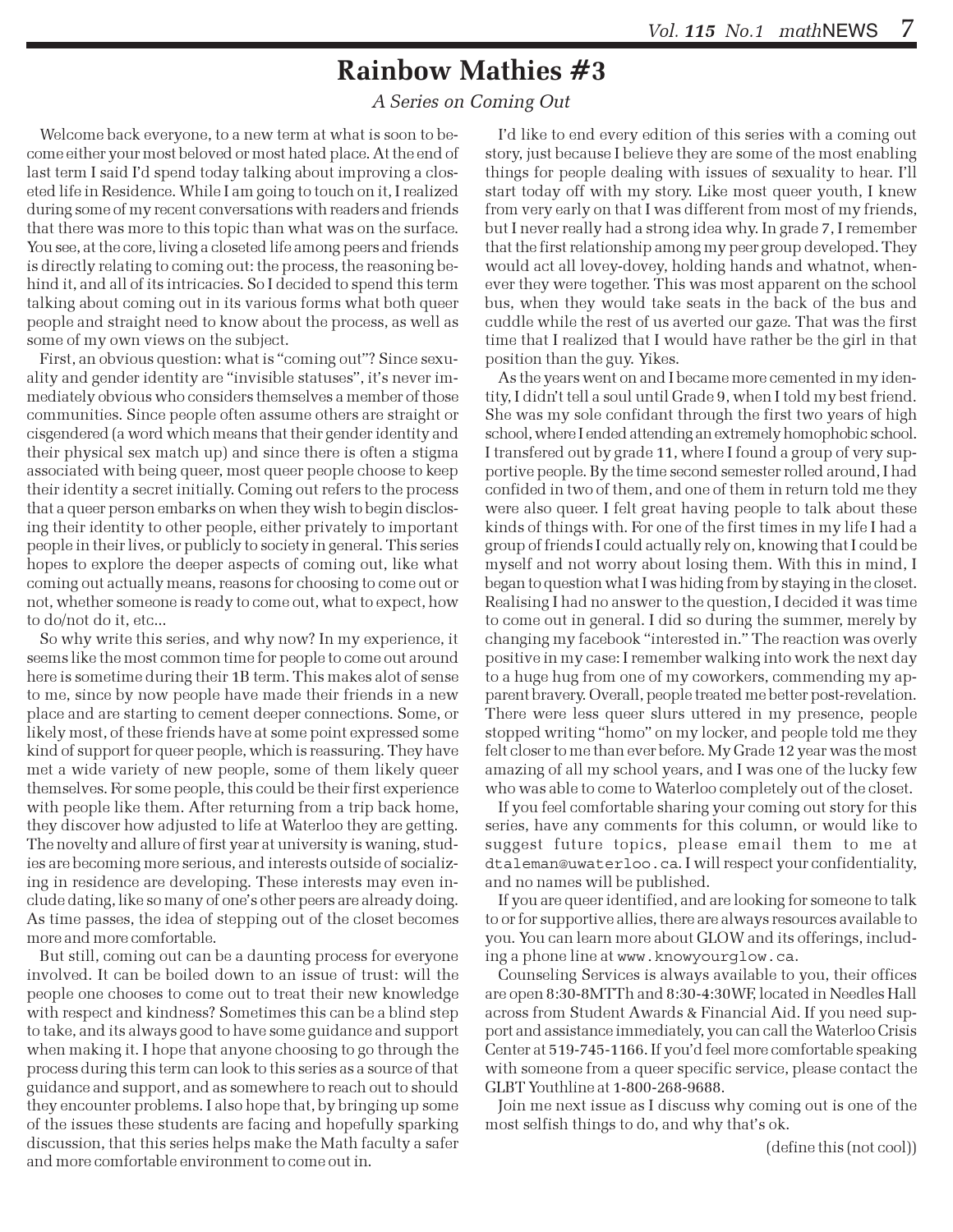# Ten Books A Programmer Should Read

Are you a programmer? What does the word "book" make you think of? If the smell of dead trees and dead media comes to mind, you are correct. Books, however, still have a lot of value to add for members of our craft, even if they're consumed in iPad or Kindle format. In fact, programming is a profession where keeping your skills up to date is uniquely important due to the incredible pace of technological change with which it is synonymous. Here, then, are a collection of ten books I think you should read if you're serious about making a career out of programming. The books on this list (and the love of self-improvement that reading them implies) are what separates a great programmer from a merely good one.

Incidentally, I've elected to avoid mentioning some obvious candidate books that focus more on CS theory. Examples include The Art of Computer Programming, The Structure and Interpretation of Computer Programs, and Introduction to Algorithms. These books are all great, and you should probably take a crack at all of them. These are, however, not really programming books in the sense I mean here, rather, they are in my view *Computer Science* books. Maybe I'll make another list sometime for that category of books.

### 1) "Mastering Regular Expressions" by Jeffrey E F Friedl

The degree to which every programmer needs to know regular expressions right now is really hard to convey without resorting to shouting. I know lots of people who don't really appreciate how unbelievably useful regular expressions are. I can say in all seriousness that my regular expression knowledge makes my life better almost every day. Being able to bash out a quick perl or ruby one-liner to automate some repetitive task is incredibly useful. A programmer interacts with the world primarily through the interface of text, so you better know how to manipulate big chunks of it. This book covers regular expressions in a truly absurd level of detail, so if you make it to the end, I guarantee you'll be a regex ninja.

### 2) "Effective Java" by Joshua Bloch

I love this book. It's the same idea as the earlier work Effective  $C_{++}$ , but that book spends more or less the entire book explaining how to avoid the numerous inadequacies, traps, and pitfalls of its titular programming language. This is undeniably useful, but what it doesn't have is a sense of design. Effective Java is quite the opposite, spending most of the book explaining how to use Java features and good design to build working software. If you want to understand the state of the programming world today, you absolutely need to read this book, and you really need to understand the contemporary view of building object-oriented software in the style it suggests.

# 3) "JavaScript: The Good Parts" by Douglas Crockford

JavaScript is a programming language that is growing in importance. It's the de facto choice for client-side web scripting, and it's currently in the middle of a boom outside its home territory through efforts like Node.js. JavaScript is amazingly "hip" right now, and this book is its Bible. In fact, it's a remarkably short and remarkably pure book, which spends almost no time on actual web scripting; it spends lots of time revealing the beautiful functional language inside JavaScript (inspired by Scheme

and Self), helping you push aside the rotted carcass of Java syntax that it's trapped inside of.

### 4) "Code Complete: A Practical Handbook of Software Construction" by Steve McConnell

This is pretty much the expected recommendation. Everyone and their dog swears that this book will change your life and cure your foot sores. It's important stuff to know, to be sure. Some parts of it are pretty obviously only useful insofar as your employer resembles Microsoft, but it's packed with many interesting and useful ideas that any programmer can appreciate. Probably my favourite thing about Code Complete is that it actually makes an effort to back up its claims by referring to academic research on software construction. Instead of advocating something "comprehensive" that contains the word "methodology", it presents both opinions and facts in a clear and no-nonsense manner.

### 5) "On LISP: Advanced Techniques for Common LISP" by Paul Graham

"What's the big deal about LISP?" you ask. "I was forced to learn Scheme in first year at University, and I hated it! You can't do anything with it. It's certainly no  $C++$  or Java". Regrettably, there seem to be scores of people coming out of the better CS schools who were taught a lisp dialect but who never really "got it". This book will make sure you understand the unique advantages of lisp better than any other, and it includes an excellent treatment of lisp macros. It's certainly not light reading, mind you. There are sections of code here that I think I spent a full week trying to understand. Once you finally get it, though, you'll gaze into all those parentheses and achieve programming Nirvana.

### 6) "Learn Prolog Now!" by Patrick Blackburn, Johan Bos, and Kristina Striegnitz

This is the book on the list which I've most recently read, and honestly, I loved it. Prolog is pretty unique in the world of programming. Certainly, it has a character of functional programming about it, but there are things you can do with Prolog that would be almost impossible in other languages. If nothing else, it's certainly useful for solving logic problems! I found the whole thing mind-enriching, making me aware of the potential for logic programming, and impressing me with the power of its simplistic syntax. For the right problem domain, Prolog will be your best friend.

### 7) "Why's (poignant) Guide to Ruby" by why the lucky stiff

This book is amazing. Honestly, though, it isn't necessarily going to teach you a lot of Ruby. If you're an experienced programmer (especially with some perl or python knowledge), you can probably pick up Ruby in other ways much quicker. Indeed, if you read Why's (poignant) Guide, you should emphatically not enter in to the experience with the goal of adding a new language to your arsenal, because you will find the whole thing frustratingly slow. Instead, you should approach this book as what it is: A work of art, a source of entertainment. Appreciate it as literature, the way you'd appreciate a poem or a fine wine. It's probably the closest analogue to those things in the world of programming.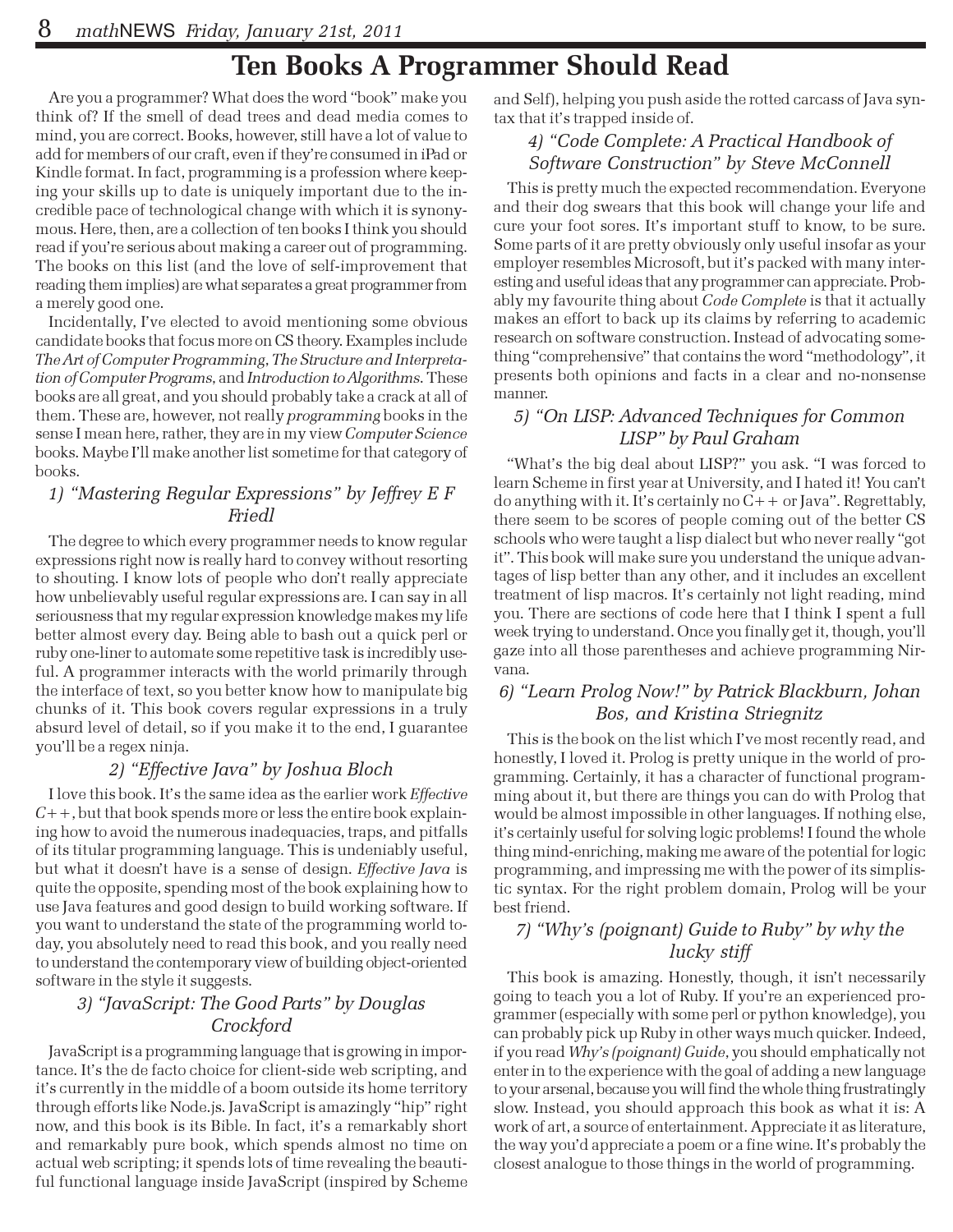# 8) "Real World Haskell" by Bryan O'Sullivan, John Goerzen, and Don Stewart

The thing about Haskell is that it doesn't compromise. More forgiving languages like Common Lisp might be described as "functional", but only some of the time, when you feel like it. If you learn Common Lisp, you can probably get away with writing it like it's just verbose python (not that I suggest it). Haskell, though, forces you to adopt the side-effect free functional style and give up your stateful ways cold turkey. I very much recommend it. Trying to write a piece of software in Haskell will make you break out of your object-oriented straightjacket in a way that no other language can (with the arguable exception of the subject of the next book). It will be harder. Accept that. It's worth it.

## 9) "The Little Schemer" by Daniel P. Friedman, Matthias Felleisen, Duane Bibby, and Gerald J. Sussman

I love this book and its sequels, The Seasoned Schemer and The Reasoned Schemer. The hallmark of the books is that they're entirely presented in question-and-answer format. There is no exposition, there is no explanation. It just dives right into the

### action. Things do start a bit slowly (it's an introductory programming book, after all), but they speed up pretty fast around halfway through. Keep with it. Try and answer every question before you read the answer, even if you have no idea. It's the only way to learn. When you are ready, writing the metacircular evaluator is something of a rite of passage in the programming world. Go forth and conquer.

### 10) "Design Patterns in Ruby" by Russ Olsen

I wanted to wrap up this list with a design patterns book. The Gang of Four book, Design Patterns is all right, but I find it a bit dry at times. Another book you hear suggested a lot is Head First Design Patterns. This one is good, if you like the format. I certainly suggest you take a look at it. Instead of those two, though, I'd like to suggest Design Patterns in Ruby. It covers most of the useful patterns from the original Gang of Four book with interesting new insights, and then it introduces a few ruby-specific ones. It's an excellent illustration of the modern role of these patterns, and I especially like it because it made me realize that design patterns aren't just an artifact of rigid "Big Enterprise Java" code.

Thor

# Math's 10 Most Wanted

- 1. x, wanted dead or alive. x has been linked to many terror attacks on math. Although solving for x has been done before, he tends to turn up again and again. x is known to change values in equations, so approach with caution! Please note that although x is math's most wanted criminal, combinatorics has been known to harbor this criminal and refuses to find him. Reward \$1,000,000,000.
- 2. y, wanted dead or alive. y, although not as dangerous as x, is still a highly wanted criminal in math. y has been known to give away his location; however, this is usually in terms of x. y has also been known to replace functions, making him extremely dangerous. Reward = Reward for  $x/10$
- 3. The last digit of pi. If we can find the last digit of pi, many computers can be taken off the task of finding numbers in pi. Also, who doesn't want to know what it is? To find this digit, it will be necessary to find all the digits before it. Reward \$(pi \* 100000)
- 4.  $\;$   $\;$   $\;$  Infinity is known to pretend he is a number, and has made his way into mathematical equations before. Infinity causes confusion to people who are not good at math and makes numbers look bad. Reward \$0 , arg, now even I am doing it.
- 5. Harry Nilsson\*, singer of the song One ("One is the loneliest number that you'll ever do. Two can be as bad as one"), is wanted for libel and slander against 1 and 2. Although he is not likely to be dangerous, he is extremely mean to the number 1 and 2. Reward \$100,000
- 6. 1. Although 1 is not a dangerous criminal, he is the loneliest number, and we want to fix that. Reward: a hug from 1.
- 7. Irrational numbers. They have been known to force rounding and cause infinite computation in loops that don't check for bounds. Irrational numbers are, as their name suggests, irrational, and hence can be extremely dangerous. Reward \$3.1415?.
- 8. 8, wanted for questioning in connection with infinity. Have you ever seen how close they look? 8 MUST know the whereabouts of the infamous infinity. 8 is known to be crazy, and care should be taken not to provoke him. Reward \$888,888,888.88888?
- 9. 69. The number 69 is wanted for adultery. In addition, we need to find 69 so that we can remind him that he is ONLY a number and NOTHING else. It is vital that math keeps its reputation and 69 is making this difficult. Reward \$69.69. What? There is NOTHING wrong with that number.
- 10. 0 a.k.a. -0, 0i. The number 0 is wanted by the division and modular math societies. 0 causes math to break when used as the divisor. 0 is wanted by the negative number society and the positive number society for tricking them both into allowing him in. 0 is also wanted by the imaginary number society and the real number society for the same reason. Reward: \$(100/-0i)

\*Harry Nilsson is not wanted in any country, and can only be captured using math. Attempting to arrest him outside of math may end up getting you in trouble.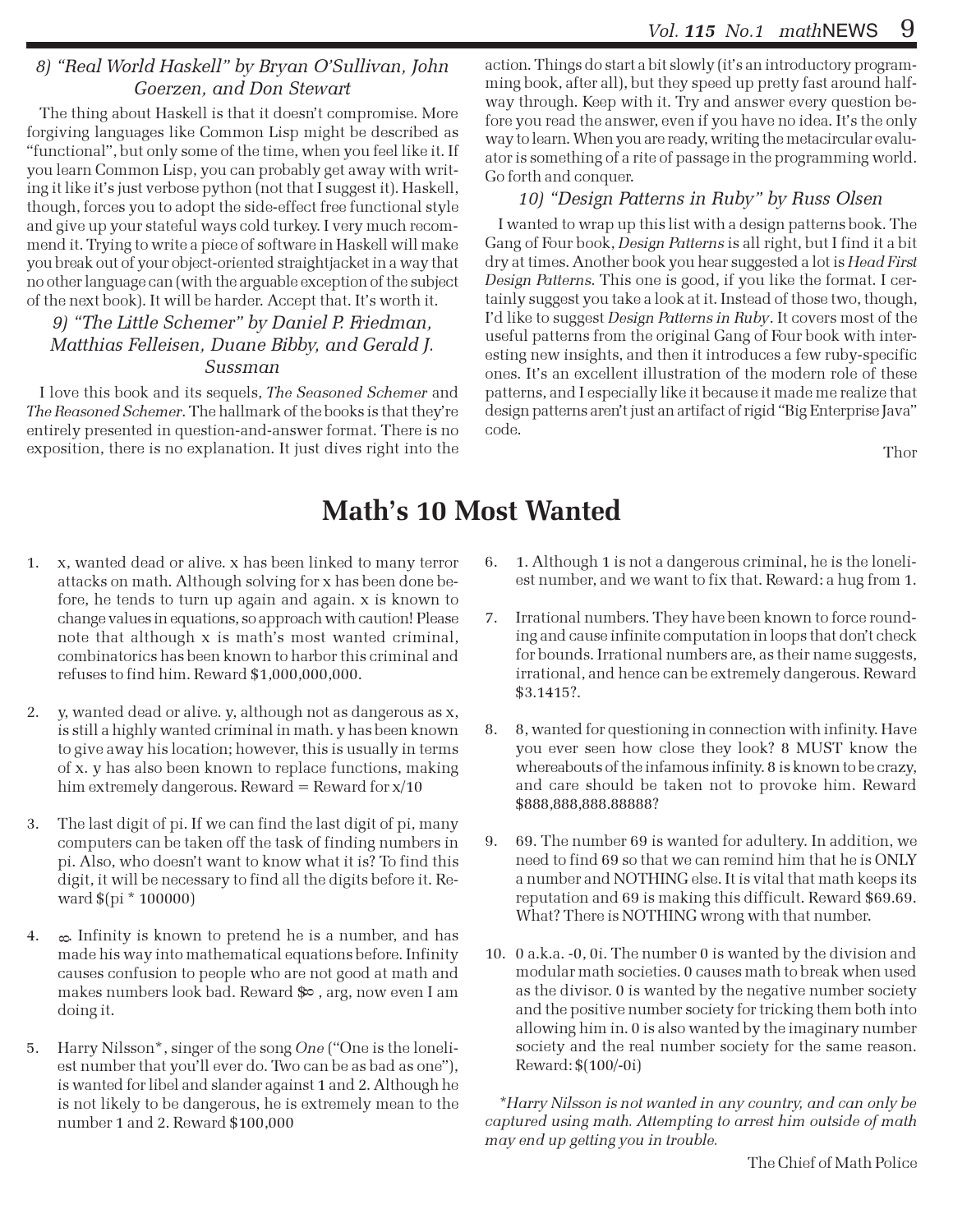# MathCooks!

### Beans! Beans! Beans!

I moved into a new place this term, and my new roommates were curious as to whether or not I could cook ethnic food. I decided against telling them my failures in making chicken with broccoli (Curse you, broccoli!) but decided today on a whim to make use of my pantry of dried Chinese goods for the first time this term. The process did take me a good six hours, but it was mostly hands-off and the results are delicious!

If you've ever had buns from Chinese bakeries you know the different types of pastes that they use for fillings. From lotus seeds to sesame, it seems we can make a delicious dessert filling from anything. Since I had a bag of red beans left, I decided to make a batch of red bean buns. It's quite like making meat buns, except obviously the filling is sweet and it's more of a dessert dish than entree.

Fair warning: This recipe is more pot-intensive than ingredient, so there will be a fair number of things to wash after you're done. That's what friends are for, right? You will need:

### Filling:

- One package of dried red beans
- Sugar
- Oil

### Bun:

- Flour
- Yeast
- Sugar

Looks really simple, doesn't it? The key to making red bean paste is patience. You can buy packages of dried red beans most places. Soak the beans in a large pot of cold water for at least 4 hours. That's 2/3 of the time spent already! Then, bring the pot to a boil and turn the heat to medium and let it simmer for another hour at the very least, until the beans becomes completely soft.

While your beans are boiling or soaking, you can start the rising of the dough! Prepare the yeast according to instructions (I usually just eyeball it: lukewarm water with a few spoonfuls of sugar dissolved in, then add a spoonful of yeast.) Once fully dissolved, add the yeast-water to the flour. (I think it's about 2 cups of flour to a good spoonful of yeast, but I'm sure the pack-

aging does a better job with ratios) Add more water as needed (and flour to counterbalance if you go over) until you form a dough ball. Use your hands! It's funner that way! Once you have a good dough ball, leave it someplace warm for an hour or two to rise. I chose to preheat my oven for 3-4 minutes and then leave bowl of doughball in the oven. That's just me though.

Once that's done, it's time to go back to the boiling pot of beans. Is it soft? Good! Here's the tricky part which works a lot better with a food processor. I didn't have one, so I just used a big spatula. You want to drain most of the leftover water (if there are any). Then, either blend the mixture in a food processor, mash it around with a spatula until it's gooey. Now take out a big wok or similar pan and add a bit of oil to the bottom. Pour in your bean mixture and continue stirring and mashing with your spatula while the heat removes moisture from the bean paste. Here, you'd want to add sugar. For my one package of beans, I added about 4 handfuls of white sugar which made it just sweet enough but not overpowering. Make sure you taste it!

Continue stirring because the paste may stick to the wok, which should be steaming at this point as the moisture leaves the paste. Patience! Meanwhile, keep mashing! Eventually, the paste should start to get thicker. Once you think it's thick enough as filling (It shouldn't be too dry, but it shouldn't be dripping off your spatula), scoop it out and you're done!

Now, to put it together: Roll out your dough into a log of about ... an inch thick and cut into medallions. There's no hard or fast way to do it, though the bigger the medallion, the bigger your bun in the end. Press down on each medallion and roll it into a round wrapper. Add generous amount of filling into the middle. Close the bun by taking all the sides together like a parcel and applying a pinch-and-twist technique to seal it.

Of course, it needs to be cooked to be eaten. Steam the buns in a steamer tray for about 10 minutes and they should be done. It sounds pretty intimidating, and it was when I did it for the first time awhile back, but have no fear! Experiment! As for the pots... I should get around to washing them.

Side note: The paste doesn't just have to be for buns. Once made, it should keep in your freezer for at least a few weeks (Thaw and use). You can use it for dumplings (Kind of odd), or other similar confectioneries. I'll get to that next time!

Panda with Buns of STEEEEEEEE... Red beans.

# Signs your Roommates may have been replaced by Robots

You know you were wondering

So, obviously we're all prepared for the Zombie apocalypse. If you're anything like me, you have decided your exact course of action the second the zombies are on their way. However, have you made your plan for the robot uprising? In case you haven't, I've come up for a simple list of things to check just to ensure you're not too late. Without further ado, here are the tell-tale signs your roommates have been replaced by robots:

- The newly implemented "No more fridge magnets" rule.
- The mysterious puddles around your living room have stopped smelling like alcohol and started smelling like oil.

They are somehow getting less than the usual 4 hours of sleep students get. (This doesn't apply to real-time students, who don't know what sleep is.).

- A sudden interest in genetic programming, especially with applications in "giving rise to Skynet".
- Your food in the fridge stops going missing.
- Your apartment is clean for the first time since you moved in.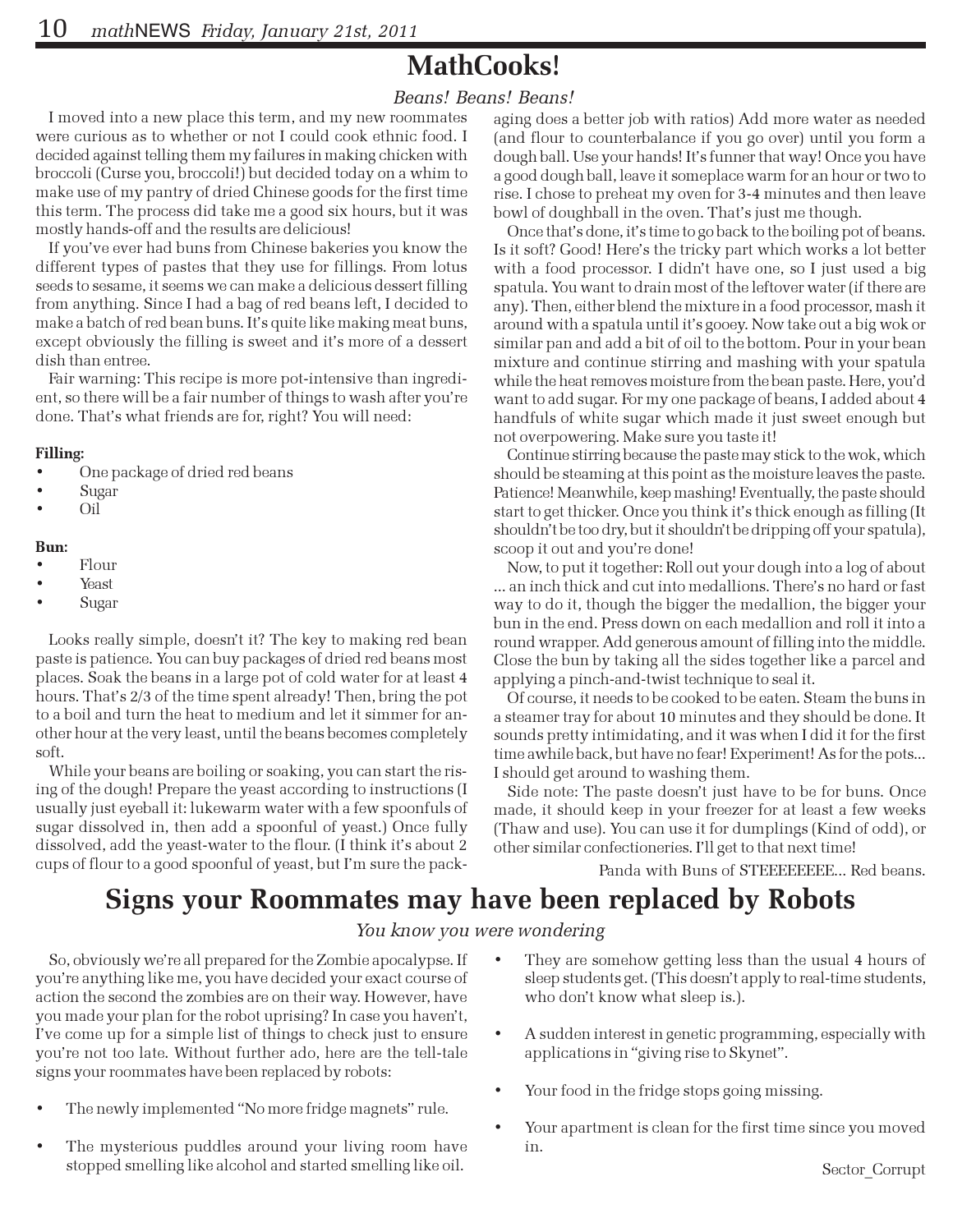# Fall of the Fourscore

Once upon a time, there was a mathNEWS writer who started to write an article about a mathNEWS writer who decided to write an article about a mathNEWS writer. Then he realized that was stupid and wrote a less stupid article.

——- The wind blew through the clearing in the heart of the forest. The grass rustled as a cloaked man stepped into the middle, the noon sun shining directly down onto him. His eyes scanned the dense forest in front of him, his hand gripping the hilt of his blade.

"Show yourself, you coward!"

# Orange News

Welcome to the first edition of Orange News, the unique news column where you'll find the stories that affect YOU, Waterloo mathies, together with exclusive commentary and more junk.

For today's sensational story we turn to our home and headquarters, the MC. According to unreliable drunk scientists, due to a combination of factors including tectonic plate movements, the vibrations from nearby construction, and people pushing really hard, since initial construction the MC has shifted 6 micrometers northwest relative to its original position.

Experts say that this shift might be the root cause of several issues on campus and beyond, such as how ugly the MC building now seems compared to everything around it, as well as the increasingly long lines to get in and out of the building using the southern doors between rooms MC2065 and MC2066 after classes end. It is worth mentioning that the entrance in question might not actually be the southern entrance at all, since I didn't have a compass on me when I checked, so I had to use the sun, which isn't as accurate as a compass, as we all know.

Experts also say that the MC shift likely had no effect on such major recent developments as the current economic state, the US's failure in capturing 9/11 mastermind Osama bin Laden, and the humiliation of England in the 2010 Football World Cup.

As your strong, attractive (and still single) reporter, I went out to find out what YOU, the math students of Waterloo, have to say about this development.

Diane, a 2B CS student, had this to say: "I don't care."

Some Asian dude from Stats whose name I can't spell (but probably contains the following letters: X, H, and/or Z), said, "I don't want to be quoted in your stupid article, now give me my book back."

A prof whose name will remain anonymous refused to comment until the rest of the class stopped laughing at me, and then asked me to stick to questions relevant to course material and to come talk to him after class.

It's important to realize that at this stage no one can tell what the effects of the 6-micrometer shift of the MC will be, or whether the MC will continue to shift. You can trust Orange News to keep you updated. But you shouldn't, because we're not very trustworthy.

Join us next issue, where we'll team-up with superstar journalist J. Jonah Jameson to tackle the question, "Spider-Man: Hero or Menace?"

Orange Crush

He stood there for several minutes, his challenge going unanswered, growing increasingly annoyed at the person who wasn't there. He released the hilt of his sword, turned back and began to walk away. As he passed the edge of the clearing, an arrow flew through the clearing towards the cloaked man. The forest stood still for several minutes before another man, dressed all in green, strode into the clearing opposite of where the cloaked man entered, a bow in hand.

"The first of the Fourscore Fellowship have fallen. The Age of Brilliance will end."

RedMetal

# Good Idea, Awful Idea

### This time on: Writing for mathNEWS

Good idea: Writing articles for mathNEWS.

Awful idea: Writing long pointless emails for mathNEWS that make the editors hate you.

Good idea: Writing *math* NEWS articles while drinking. Awful idea: Writing mathNEWS articles while driving.

Good idea: Writing a short, funny article about anything related to math.

Awful idea: Writing a 6-part zombie tale that has nothing to do with math and isn't funny at all. Trust me on that one.

Good idea: Proof-writing your work. Awfl ide: Not proff-wrting you wok.

Good idea: Keeping up with *math* NEWS and whatever else is happening on campus while on co-op.

Awful idea: Coming back from co-op, having no idea what the hell's going on, and trying to pretend you're still awesome even though you're not.

Good idea: Showing up to production night and meeting the awesome mathNEWS stuff. Awful idea: Not... doing... that?

Good idea: Creating original pieces for mathNEWS other people might enjoy.

Awful idea: Stealing ideas from old 90's cartoons and managing to make them 90% less funny.

Good idea: Being a mathNEWS writer and putting that on your resume.

Awful idea: Not being a writer but putting it on the resume anyway, and when an interviewer asks to see something you wrote you panic, then steal an Orange Crush article but scratch the name out and put your own name down, only to realize you could've just lied and said you're Orange Crush because it's just clearly a nickname and they wouldn't know it's not you anyway.

Good idea: Knowing when to stop before your mathNEWS article stops being funny.

Awful idea: It just stopped being funny, didn't it? I KNEW it! Damn.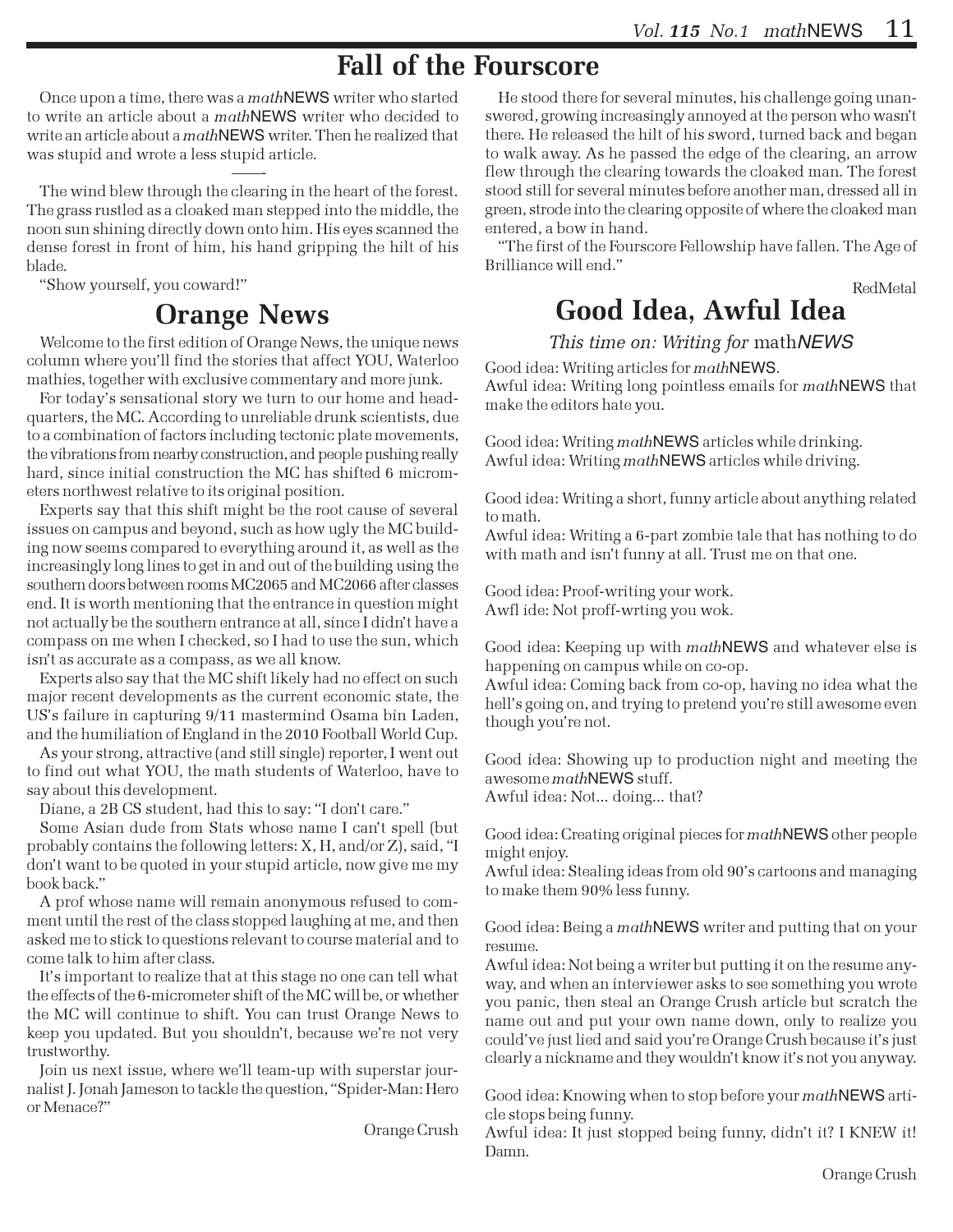# The n Things I Probably Shouldn't Have Put On My Resume

Regret doesn't even begin to describe it

When you're a first year student writing your serious co-op resume for the first time, you're bound to make some mistakes. The nice people at CECS try their best to hold your hand, but hell, even that might not save you. In my case, I took the plunge and switched faculties from Computer Science into Software Engineering, and in the process dropped PD1. And well… shit happens.

Not getting any interview offers is bad enough itself, but being put on academic probation and the FBI international watch list and being labeled "as handicapped as a rhesus monkey in Antarctica" certainly seemed to have made an impact on my career and reputation. I hope this will help all those after me in writing their resume and avoiding my situation. Without further rambling, here are the n things I probably shouldn't have put on my resume.

- **Plagiarism** is NOT a skill. Rather, it is some sort of "academic offense" that can get you "expelled" or "on academic probation". Well shit.
- **D&D Character Sheets** are NOT a valid skill summary. Apparently my 16 Intelligence, 18 Wisdom and 14 Charisma do not "demonstrate my abilities", but instead show how "immature and unprofessional" I am. I guess the DC was too high.
- Kill/Death ratios will NOT show amazing Call of Duty skills. Instead, I was detained for four hours in an undisclosed location by undisclosed government officials, where I was questioned about the location of the bodies.
- Con Man should NOT be included with your past occupations. While it may seem that your individual abilities to lie, cheat, and con would be helpful in a corporate setting, most corporates like to handle their scandals with discretion, and frown upon my upfront methods.
- Do-It-Yourself Explosives should NOT be included in the educations section of your resume. Home made explosives do not get the same respect they had a few years ago.
- Arson is NOT a hobby to include. It appears that companies do not believe the inner desire that drives me to burn things down would also drive me to complete projects on time. I assured them that if I did not complete my project I would just burn it down. They were less than impressed and somewhat frightened.

So there you have it, fellow students. Avoid these points and you will probably do fine. Good luck on your job hunt!

(CS->SoftEng)SMURF

# Geneticist identifies Gene responsible for making life unbearable for past twenty years

After many years of hands-on research, Simon Dale, UW researcher and renowned geneticist, successfully identified the Gene that has caused years of turmoil, emotional unrest and a series of alimony payments. "Since her discovery 45 years ago", reports Dale, "Gene has been an insufferable stain on this planet." Dale presented his findings using a recent photo of himself with Gene at a party. "Notice Gene's configured fake smile, meaning that she's going to chew me out over something later."

Gene was originally discovered by accident when parents Floyd and Maria Mason enjoyed too much wine one night in 1964. Originally named "Eugenia", Gene was under the radar of the scientific community for approximately twenty-five years until one fateful night when Mason and Dale both attended a mutual friend's party.

"My first interactions with Gene had left me excited and feeling like I just found something amazing" recounted Dale, "but that didn't last very long." Dale has gone into great detail about how Gene has affected his life, posting several long articles on his blog. Some details include Gene's affects on sleeping habits, nervous tension and neurotic behaviours in Dale.

This Gene in particular has already been positively associated with the declining quality of life for Dale. "We've attempted several cutting edge methods to try and counteract the affects of Gene such as introduce her to douchebag friends who will treat her poorly and cheat on her. [...] Nothing has been successful so far." Gene is also responsible for Dale's hair loss, his premature heart attack and nearly a decade of erectile dysfunction. Long term exposure to Gene can result in slumping in your chair, looking vacantly at the ceiling for hours hoping for some form of respite.

Dale's top research subject for the past five years has been an effort to isolate Gene from his life. "Insofar [our lab] has been able to keep Gene completely isolated from nearly every aspect of life. The last stage of our research will be complete when we figure out a concrete way to disconnect Gene from my pay cheque and personal assets." Dale expects that this process could take longer than thirty years, especially if Gene outlives him.

"What our lab needs is a breakthrough," Dale says hopefully "for example, a piece of debris from a nearby space station could fall out of the sky then hits and incinerates Gene, killing the bitch instantly." However, in all likelihood, no such developments will occur in the near future. Until then, Dale spends his time sipping Corona in a bar terrified that he may discover a strain of Gene.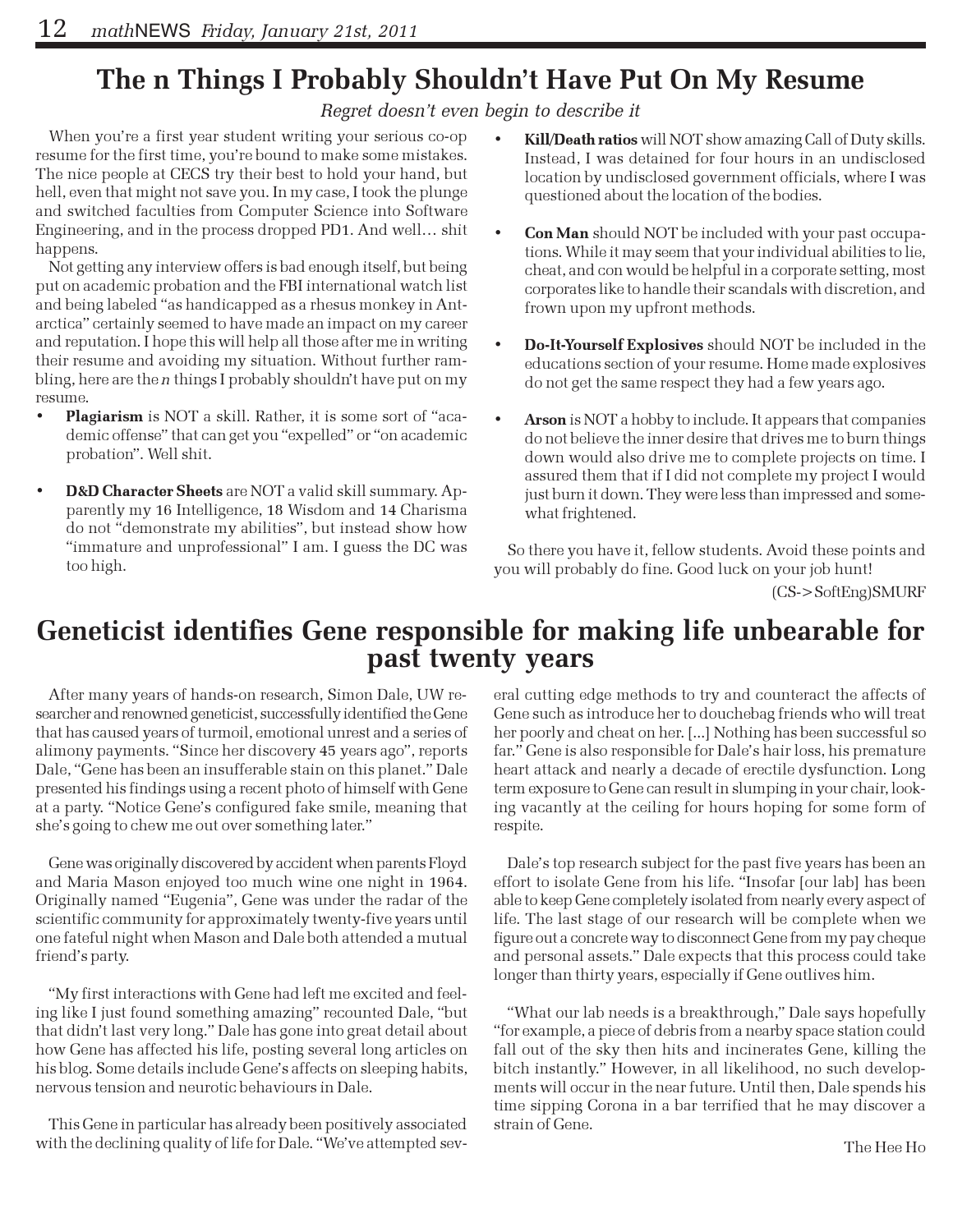# Random Points

# If you look carefully, you'll notice these points aren't as random as I claim

- What is up with the long, long, looooong lines at the DC cafeteria? It's like the lines tripled over the past two terms. They sell the exact same things they've been selling for years. Did people just suddenly realize chicken balls and burgers are awesome?
- And since we're talking burgers... I just returned to campus to find out we have a new Burger King where the HMV once used to stand. Cows everywhere are reminding you to "Eat More Chikin".
- You know how just before the term started the weather was sunny and warm and awesome, and as soon as classes got going it became snowy and freezing? You know what they call that? Deception.
- And since we're already talking about things that sound like Inception, I just watched Inception on DVD last night. Then I had a dream about Leonardo DiCaprio. Now I'm all paranoid. Get out of my head, DiCaprio! Or at least take that shirt off.
- Back to campus talk: ok, where did all these young people come from? Back when I started here two or three years ago, there weren't any young people at Waterloo, but now it's like everyone around me is a kid all of a sudden. What happened?
- Also, is it just me, or is the SLC much emptier this term? I think it might have something to do with the fact that nobody wants to walk the long way around half the buildings on campus just to get to the SLC in this weather. Which might explain the lines at the DC Caf... hmmm... see? Now we're getting somewhere...
- And since we're already talking about things that changed while I was on co-op, this might sound crazy... but I can swear that the 6th floor of the MC got some new walls installed while I was in coop last term. Is that right?

Orange Crush

# The Quest

I woke from my bed as evening was falling I had spent the last night doing internet crawling I was looking for something; what it was I can't say but it certainly wouldn't be found by the light of the day I coded and wondered, probed and pondered, while deep into the net my tendrils did wander. Was I looking for something or just in a mood? where one constantly seeks, forsaking both sleep and food? My curiousity hungered but do you think that I fed it? Nah, I just killed all my time chilling on Reddit.

The Slutty Programmer

# Your Biweekly Dose of Bad Math

So I fully intended to write up a single bad math joke of my own devising for this week, but since I seem to exist within the intersection of the set of people who can recognize a good math joke and the set of people who can't tell a good math joke, I decided to just give you guys some math jokes I've overhead recently. So with delay less than epsilon,

- Our son won't stop doing math, honey! Not in my house, mister! You can differentiate all you want with your little hoodlum friends, but in here it's wild guesses and rounding errors!
- Girl, you're like a polynomial because you make me want to split you with my extension.
- What is the integral from 10 to 13 of  $2x dx$ ? (Hint, this is found on bathroom stalls)
- You know why I didn't make it to Group Theory this morning? Too much trouble to commute.
- Smooth mathematicians, differentiating girls from their panties since 1687.

Tie Frosh

# Tips for Walking in Snow

- 1. When walking, keep your feet orthogonal to the ground. And by orthogonal, I mean perpendicular. It is completely beyond me why those nutcases in algebra insisted on creating an entire new word for  $\pi/2$  radians, but just smile and nod.
- 2. If the snow is sparkly like a Twilight vampire, you're okay. If the snow is shiny like the top of your math prof's head, it's not. That's called ice, and you should walk carefully.
- 3.

```
(define (go-to-class? paths my-height destination)
 (local [(define routeA (first paths))]
      (cond
        [(empty? paths) false]
        [(equal? routeA destination) true]
        [(>= (path-snowheight routeA) my-height)
         (go-to-class? (rest paths) my-height des-
tination)]
       [else (go-to-class? routeA my-height desti-
nation)])))
```
4. When walking, try to avoid drifts, even if you have to take the long way around. Getting snow down your boots isn't nice, if you catch my drift.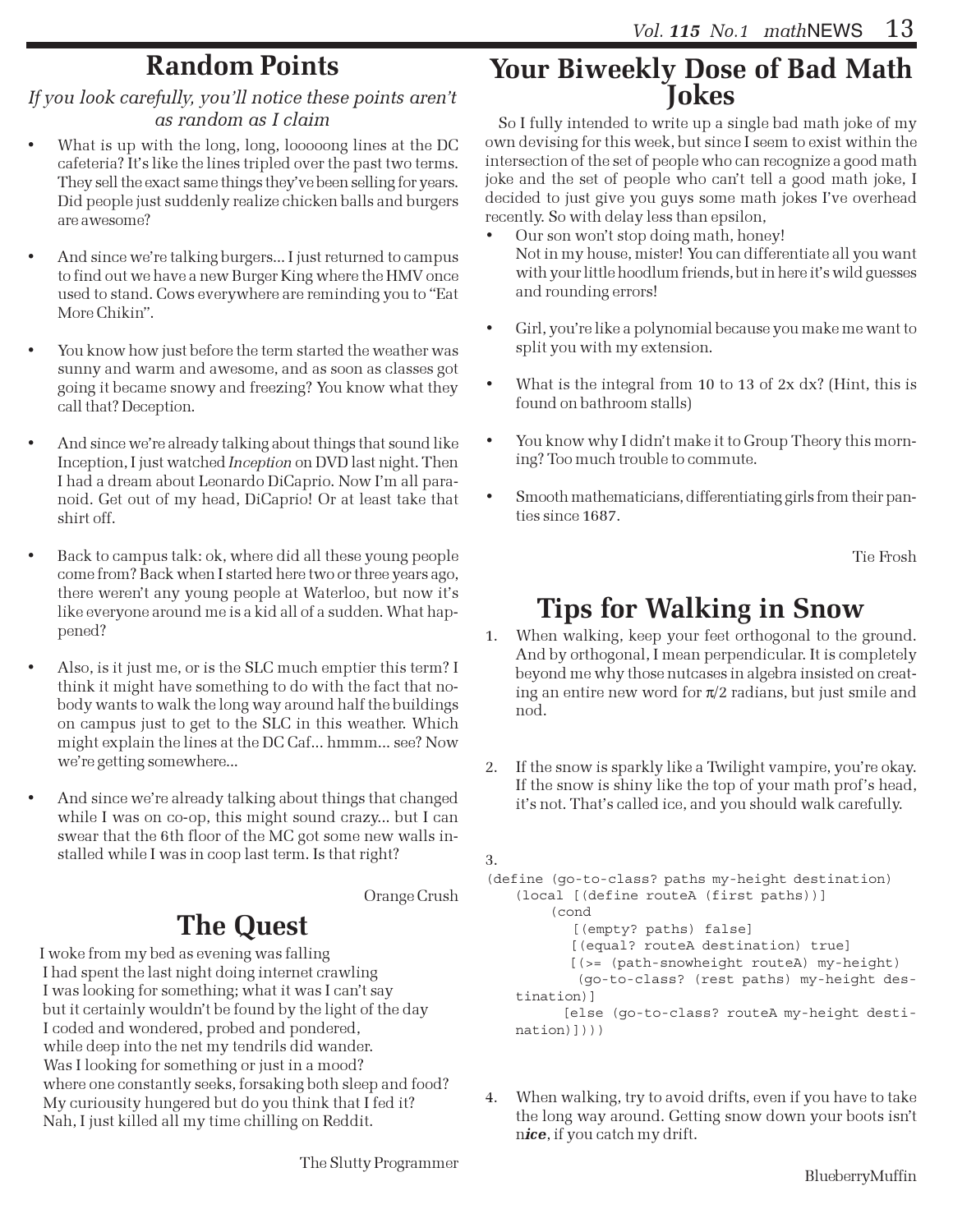# Your Average Junior Job Application

Company: International Buroucracy of Business Associates

Position: Associate Business System Analyst and Quality Assurance Network Database IT Guy/ Code Monkey

We are a large scale business firm with associates all over the world, working with solutions for everyday problems innovating and pushing the future of life the universe and everything, such as business and associates in the world working with technologies of the future, such as stuff and things.

Greetings, pathetic mortal! You are applying to this job because you are in debt, have no job experience, and are considered useless by the vast majority of the corporate world. Good News! We have a position for you!

Do you enjoy working 25 hours a day? Do you have what it takes to solve world hunger? Can you speak computer? We are looking for bright, talented young individuals to aid us in our quest for world domination.

Co-op slaves are expected to sharpen pencils, install paper clips, manufacture coffee, as well as spawn more overlordsssss. In addition, you must do everything else that we didn't tell you already.

- Must have worked for our company before
- Have  $10+$  years experience with Microsoft F#
- Must have measured IQ of 180 or higher (We WILL check)
- Must have BALLS OF STEEL
- Own Call of Duty on the PS3 (noo noobs plz)

Why Work for Us? We offer competitive wages of \$10 per hour, with unpaid overtime. Also our office is right in the middle of nowhere, on the corner of Loser Lane. We provide free water. Sometimes. Also we have an Xbox 360 in the lobby. But you won't have time to play it.

The Unfortunate Optimist

# Handling Your Snake

### The Importance of Opiuchus

The importance of the distant specks of light in the night sky on our lives have constantly been reaffirmed. The dawning of the age of Aquarius and the rising of Saturn in Scorpio led to the election of Emperor Palpatine as Pope, and when Leos focus on something, they get distracted, so long as Mercury isn't banging Taurus while the incestuous twins watch (their heads betwixt each other's heads).

So now, magically, since the Earth "wobbles" or some other pseudo-science bullshit, there's a 13th astrological sign, Ophiuchus: the snake handler. So now, those born at the end of November to mid December get to have their snake handled.

So now, watch out, Taurus, Mercury will be having some professional handling while, well, you know the rest.

# The Marthsie Chronicles: Point of Discovery

One life that the Math Faculty doesn't want to know about…

The day had finally come. A day that is MOST dreaded by any student…the day that grades come out.

"I knew it!" remarked one student as he browsed through his grades. "I just KNEW this would happen. I always falter at math exams. The assignments are ok, but why is it always the exams?!"

The girl next to him couldn't help but overhear. Her own grades hadn't turned out how she had hoped either.

"Don't worry about it. We all have bad terms," she said as a form of condolence.

"Why couldn't I have stuck with what I'm really good at instead of what I'm only adequate at?!" he said in frustration.

The girl turned to him and gave a quizzical look.

"What are you talking about? Everyone who comes to the math faculty is obviously quite good at math, it's just-"

"NO. You do NOT understand. I didn't really want to be here. I'd rather have more creativity in my coursework than the confines of theorems and proofs."

"Math IS creative! How else would you come up with all those proo-dammit! I'm late for class."

In a flurry, the girl picked up her things and headed to class. As she sat down, she realized that she had accidentally picked up that guy's notebook. As she browsed its contents for a way to return it, she came across the most ghastly thing any Mathie could find out about another Mathie.

The notebook was a sketchbook…and a HALF! This fellow Mathie, was an Artsie!

No, there was the Epsilon-Delta definition in there. And De Moivre's Theorem! Even an entire Python programming code was there, all amongst the artwork.

A Mathie AND an Artsie. No...**MARTHSIE**. That's what he was.

Nothing about the combination seemed logical. Like Windows and Mac, procrastination and productivity, and even Youtube comments and civility, the two just did not seem to go together!

Great Euclid's Ghost what had this girl gotten herself into?

waldo@<3.LE-GASP.ca

# Graduating? Want to make a memorable impression?

Be on the selection committee, apply, or nominate someone for the:

VALEDICTORIAN AWARD - Due: March 11th, 2011

J ALLAN GEORGE AWARD - Due: February 11th, 2011

For the forms, please visit mgc.uwaterloo.ca.

Now I have Cancer theDreamer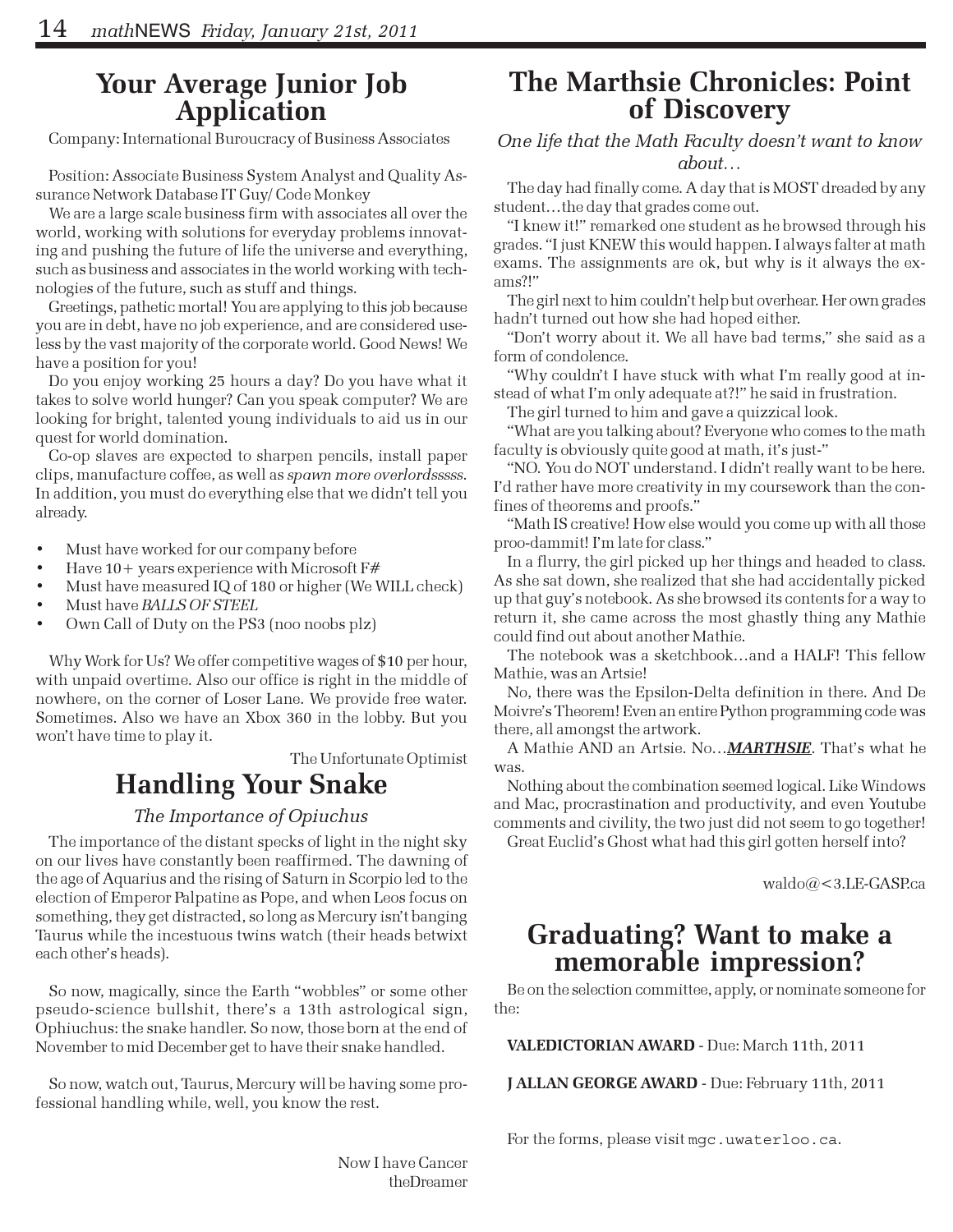# Chairman's Influence On the Rise Among Certain Sects of Waterloo **Students**

After his death in 1976, the legacy of this man remains clear to many who pay attention to the country which produced this distinct and influential personality. However, that is not the extent of his influence; even in modern day Waterloo, away from the poverty and social dissent which were fertile breeding grounds for communist thought, the chairman still holds considerable sway. The descendants of people affected by the policies of the Chairman notwithstanding, a certain sect of students, former and modern, live with a taboo of speaking the name of the Chinese leader who adorns every Renminbi bill which the PRC produces.

Silence is the norm under the conduct which is presided by the Chairman in spirit, as every person tries their hardest to shed the penalties dealt to them under the oppressive regime. Cryptic violations are a mundane part of life while new edicts seem to flow into the society at regular intervals, always netting more of the hated penalties. Woe betide to you if you speak when it is forbidden, and may the Chairman himself strike you down if you blaspheme by using his name in vain, even if called in a Point of Order.

Carry your red book, and repeat these words or else you know what he'll do to you, even from beyond the grave if you dare speak his name.

Meow

# GENERALITY



# prof**QUOTES**

This town has 7 bars - this town must not be Waterloo.

Moshksar, STAT 230

It's a dark closet. Nobody sees anything. People would just grab something and get the hell out of there!

Moshksar, STAT 230

Degrees? Who still uses degrees? What is this, highschool? Or Laurier?

Roh, Math 136

If you want something from someone, use the friggin' subjunctive!

Schmenk, GER 201

I often resurrect my grandmother for the purposes of grammar. Schmenk, GER 201

We're not talking about visiting friends. Then you can strip as much as you want.

Schmenk, GER 201

That's the good thing about tenure, you don't have to do these sums anymore... unless you want to impress the women.

Marcoux, PMATH 753

So this is trivial. Well, it's linear algebra.

Marcoux, PMATH 753

Life doesn't get better than a Hilbert space... unfortunately.

Marcoux, PMATH 753

Let's take  $R^{\wedge}3$  since I'm really lousy at drawing infinite dimensions, at least when I'm sober.

Marcoux, PMATH 753

So you see, being a doctor is nothing but applying Baye's rule. Poupart, CS 886

But this is just the relative frequency count. If you asked anyone on the street, they would do this.

```
Poupart, CS 886
```
Use this as a learning experience for who you're going to marry next term.

Ward, SE 350

You are married. The traditional 4-way marriage.

Ward, SE 350

[On the British] If by the age of five they don't detect a sense of humour, they shoot you.

Ward, SE 350

OSes are like governments. They don't actually do anything useful

Reidemeister, SE 350

Prof: I'd do this example with Tim Horton's, but I can't find a town in Canada more than 5 km away from one. Student: Alert! Prof: Someone always mentions Alert.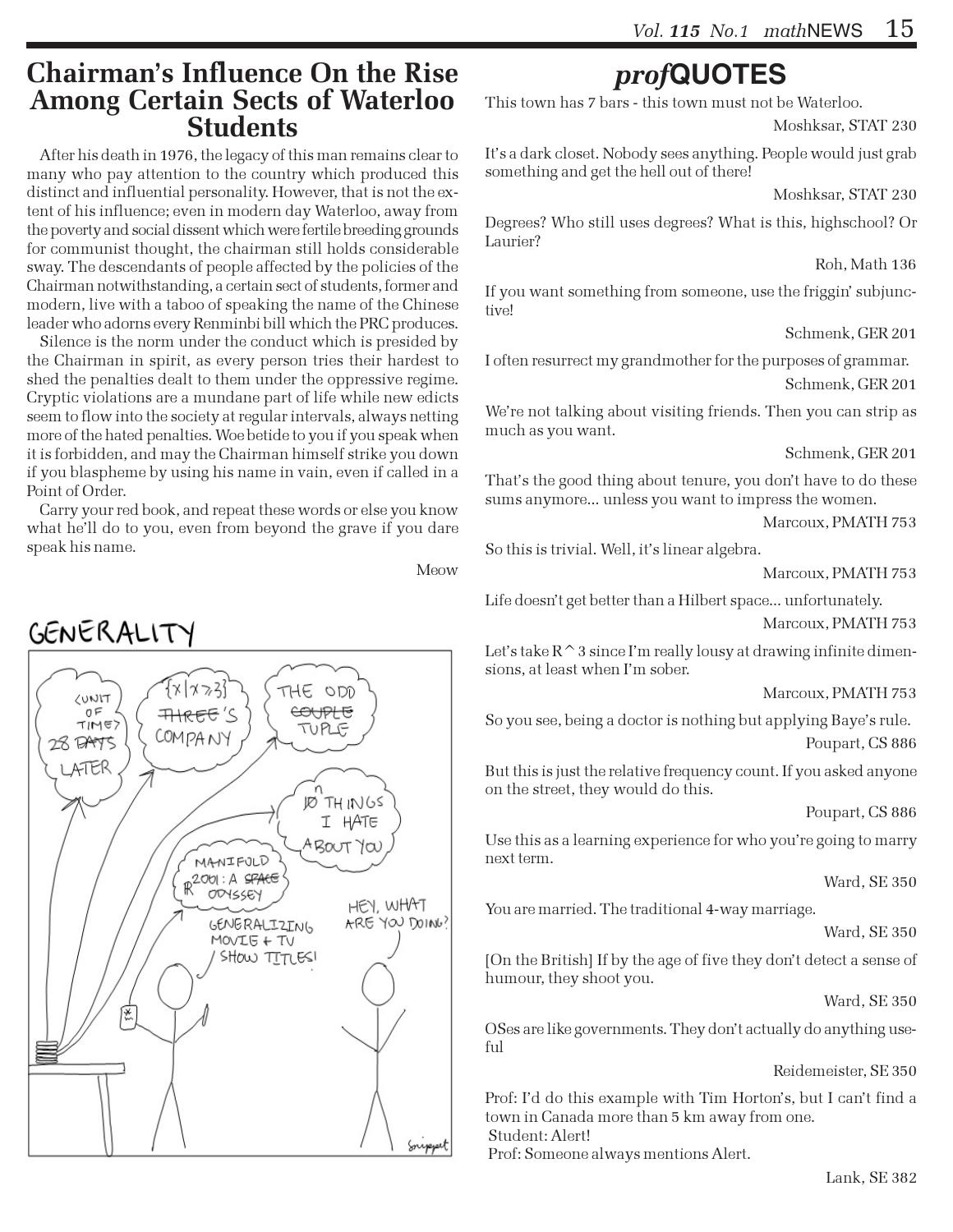# prof**QUOTES**

16 mathNEWS Friday, January 21st, 2011 Do you think I became all keen and forethoughtful when I became a professor? No, I'm still the same idiot. Lank, SE 382 [On being keen] But I'm not. I've never been keen in my life. Lank, SE 382 You could record your entire life. Don't do it, it's not cool. Lank, SE 382 If it looks like this, do this. If it looks like that, do that. NERD ALERT: That's an algorithm. Knoll, MATH 128 I'm teaching a course about something that nobody really knows what it is. Hoey, CS 486 I can't sell it to you, since that would be a crime, I think. See me after class. Clarke, SE 402 You scan, you parse, you do something called weed... Naeem, CS 444 Biologists are no good at math, since to them division and multiplication mean the same thing. Ward, SE 491 Please don't get so excited for your last term that it doesn't end up being your last term. Ward, SE 491

If you object to [this class ending at 10 vs 9:50], go to your Dean and complain that you're getting too much learning.

Smith, ECON 102

It does not take courage to be a mathematician!

Smith, ECON 102

While you were in your crib having involuntary discharges through various orifices of your body, I was preparing tonight's lecture.

Smith, ECON 102

The Internet bubble came, and you Canadians took a nap.

Smith, ECON 102

Prof: What's the factorial of 50? Student: It's over 9000! Prof: Thank-you for the internet meme.

Terry, CS 116

Prof: And 64 plus 5 is... [Student guffaws profusely] Prof: 69! I can see that has the other meanings for some people. Terry, CS 116

Prof: The problem was, Gauss didn't exactly prove his thesis- Student [clearly not paying attention]: OH SHIT! Prof: Yeah, that's what Gauss said.

Koeller, MATH 135

... now I'm not going to put my muffin in your mental breadbox... Novak, PHIL 100

I'm running out of memory!

Novak, PHIL 100

... does this mean he might be able to recollect an atomic bomb? Now this might not be what you want to do with your slave boy...

Novak, PHIL 100

.. now let's say there is a dog \*draws some sort of animal\* or maybe it's a sheep...

Novak, PHIL 100

You should check the course web page. If there's a cataclysmic disaster and...Waterloo is attacked by bear-sharks, that's where it'll be posted.

### Godfrey, CS138

You can go into co-op and say "I have two terms of Scheme!" and they'll say "Um...we'll put you in the mail room."

Godfrey, CS138

Big Perl systems are a special level of hell.

```
Godfrey, CS138
```
I don't like not having chalk. Now I've got to erase with my hand. Balls!

### Dupont, MATH119

...then we can formalize the notion of 'dy' as follows...this is a lot of [bull], by the way...

### Dupont, MATH119

Note that you should keep your MathXL code secret as it may or may not control access to my secret lair of Power Rangers toys. Dupont, MATH119

As you may know, Newton was a pretty bad-ass mofo.

Dupont, MATH119

If you do something like state that the error is "less than 10 000 000," then that's a pretty jackass move.

Dupont, MATH119

Sometimes I can't see through my own hair.

Dupont, MATH119

Let's call this set of equations 'snowman'.

Dupont, MATH119

It's important for you to learn how to do proofs in software engineering, to prove to your boss that your code will work one hundred percent of the time. Microsoft doesn't do that, though. Pei, MATH135

(someone blows his nose) Okay, that's our sound effect for 'TRUE'. Pei, MATH135

Hello? Excuse me? I'm here to DESTROY YOU!!!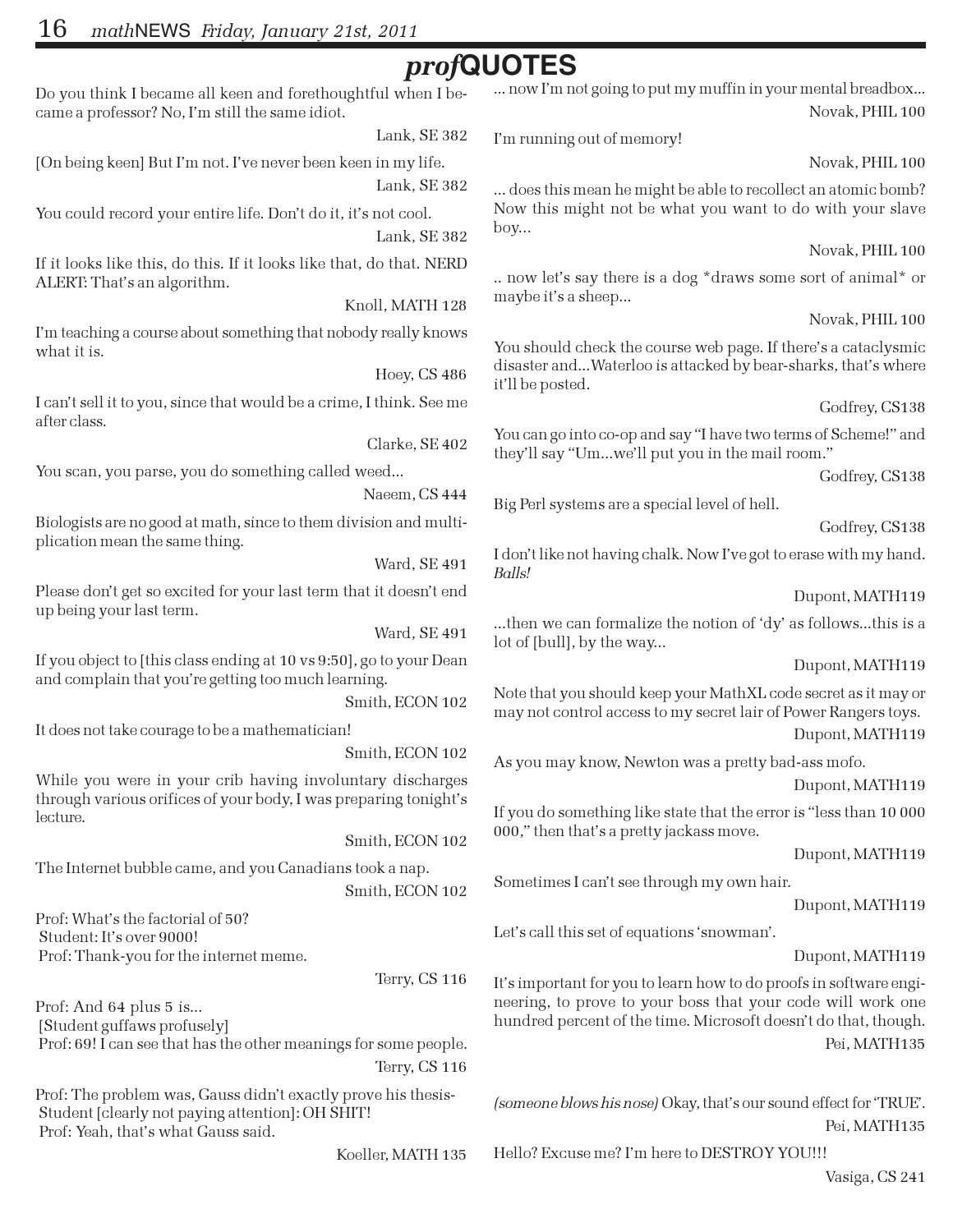

 $\nu$ Mbrellas

Place the following 10 squares on the 10 circles so that the overlapping numbers match up.





"Listen up. Our client isn't picky, as long as each square has the right number of walls surrounding it. Sounds a little tricky, but we didn't get to be the #3 drywall outfit in town by being lazy."

Also:

- There's a wall around the outside
- They want exactly 14 rooms

| 2 | 1 | $\overline{2}$ | $\overline{\mathbf{3}}$ | 12.          | $\mathbf{1}$ | $\mathbf{1}$ | 1            | 2 | 4 |
|---|---|----------------|-------------------------|--------------|--------------|--------------|--------------|---|---|
| 1 | 2 | 3              | 13.                     | $\,1$        | 0            | 0            | 0            | 1 | 3 |
| 2 | 2 | $\mathbf{1}$   | 2                       | $\mathbf{1}$ | 0            | $\mathbf{1}$ | 1            | 2 | 3 |
| 2 | 1 | 0              | 1                       | $\,1$        | 1            | 2            | 1            | 2 | 3 |
| 3 | 1 | 1              | 2                       | 2            | 2            | $\mathbf{1}$ | 0            | 1 | 2 |
| 3 | 2 | 2              | $\mathbf{1}$            | 1            |              | 2 2          | $\mathbf{1}$ | 2 | 3 |
| 2 | 3 | 1              | 0                       | 0            | 0            | $\mathbf{2}$ | 3            | 2 | 3 |
| 2 | 3 | 1              | 0                       | 0            | 0            | 1            | 2            | 2 | 3 |
| 2 | 2 | $\,1$          | 0                       | 0            | 0            | 1            | $\mathbf{1}$ | 1 | 2 |
| 3 | 3 | 2              | $\,1$                   | 1            | 1            | 2            | 2            | 2 | 3 |

# Puzzles courtesy of euri.ca